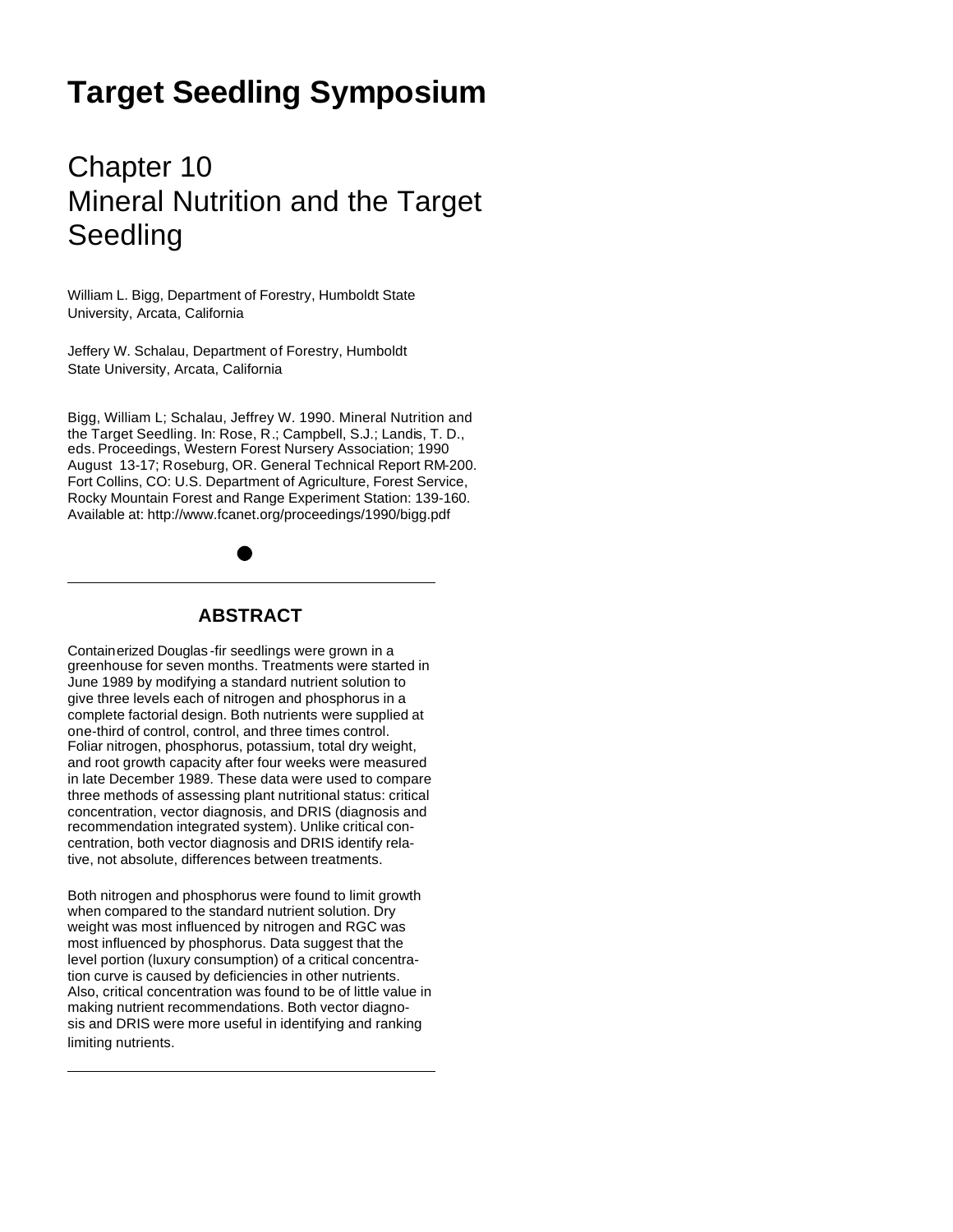## **10.1 Introduction and Objectives**

Good mineral nutrition is fundamental to producing the target seedling. It is as basic as light and water. And just like these other factors, mineral nutrition is more or less taken for granted. A mental picture of the ideal seedling is a summary statement of the effects of good mineral nutrition. Among other details, this picture includes good color, height, and caliper. It is equally easy to visualize a seedling that has a mineral nutrient deficiency. That mental picture can be as vivid as the first and is highlighted by poor growth and color.

Most forest nursery managers would acknowledge that good mineral nutrition is a basic part of producing the target seedling. In spite of this fact, many nursery managers do not have the tools needed to gather information about nutrient imbalances or deficiencies before damage has been done. Many managers find interpretation to be as difficult as gathering the information.

This primary goal of this chapter is to describe some relatively new methods of evaluating the nutrient status of plants. These methods will be compared with conventional methods. The focus will be on the practical application of these new methods and detail the technical aspects of the methods. The core of this paper will be principles and not specific prescriptions.

## **10.2 Basic Principles of Mineral Nutrition**

#### **10.2.1 Usesof mineral nutrients**

The emphasis of this brief review of basic mineral nutrition is to place scientific facts into a practical perspective. It is beyond the scope of this chapter to enter a detailed discussion of the biochemical or cellular level actions and interactions of the different mineral nutrients. Discussions at this level can be found in several readily available textbooks. Among these are: Kramer and Kozlowski 1979, Epstein 1972, Hewitt and Smith 1974, and Gauch 1972. A recent publication by Landis et al. (1989) is a readable overview of mineral nutrition in forest nurseries.

In the mid part of the nineteenth century, agricultural chemists began to understand that mineral elements used by plants were taken up from the soil (Hall 1905). The obvious extension of this idea was to use the analysis of plant material to describe the nutrient supply of the soil. For many years plant analysis was seen as a biological method of soil analysis. Only in the past 30 years or so has the emphasis changed to using the analysis of plant material to evaluate the nutrient status of the plant (Bouma 1983).

It is important to emphasize the limitations of plant nutrient analysis. A thorough examination of a plant's nutrient content can show an imbalance, a deficiency, or an

**Table 10.1***--Elements essential to plant growth. Ranked by quantity found in oven dry tissue and listed by major role in plant tissue (Modified after Salisbury and Ross 1978).*

| Element               | Rank | %    | Role in plant                                       |
|-----------------------|------|------|-----------------------------------------------------|
| Carbon                | 1    | 45.0 | Carbohydrate                                        |
| Oxygen                | 2    | 45.0 | Carbohydrate                                        |
| Hydrogen              | 3    | 6.0  | Carbohydrate                                        |
| <b>MACRONUTRIENTS</b> |      |      |                                                     |
| Nitrogen              | 4    | 1.5  | Amino acids, protein,<br>nucleic acids, chlorophyll |
| Potassium             | 5    | 1.0  | Enzymes, osmotic control,<br>pH balance             |
| Calcium               | 6    | 0.5  | Enzymes, membrane<br>stability, middle lamella      |
| Magnesium             | 7    | 0.2  | Enzymes, chlorophyll                                |
| Phosphorus            | 8    | 0.2  | Energy transfer, nucleic                            |
|                       |      |      | acids, phosphorylated                               |
|                       |      |      | sugars.                                             |
| Sulfur                | 9    | 0.1  | Amino acids, protein,                               |
|                       |      |      | Enzymes                                             |
| <b>MICRONUTRIENTS</b> |      | ppm  |                                                     |
| Iron                  | 10   | 100  | Enzymes, electron transport                         |
| Chlorine              | 11   | 100  | Photosynthesis, non-                                |
|                       |      |      | essential role in osmotic                           |
|                       |      |      | control                                             |
| Manganese             | 12   | 50   | Enzymes, oxidation-                                 |
|                       |      |      | reduction                                           |
| Zinc                  | 13   | 20   | Enzymes                                             |
| Boron                 | 14   | 20   | Carbohydrate translocation                          |
| Copper                | 15   | 6    | Enzymes                                             |
| Molybdenum            | 16   | 0.1  | Enzymes                                             |

excess of certain nutrients. It cannot prescribe a particular amount of fertilizer to be added nor can it predict the response to a given amount of fertilizer. It must be remembered that the soil type, environmental conditions (temperature, humidity, etc.), and the plant itself will regulate uptake and utilization of a mineral nutrient. Knowledge of the nutrient content of a plant is useful because of the relationship between nutrients and physiological processes. For example, the analysis of nitrogen in a leaf is useful primarily because nitrogen in a leaf is correlated to the relative rate of photosynthesis. However, many other factors can change photosynthesis. Consequently, the measurement of nutrient content is only useful because the overall nutrient picture of a seedling is a reflection of the overall vigor of that seedling. Knowing something about an item that is relatively easy to measure (nutrient content) is valuable when that information is strongly related to something that is not as easy to measure (physiological condition).

Like all plants, tree seedlings have definite, well defined mineral nutrient requirements. There are 16 commonly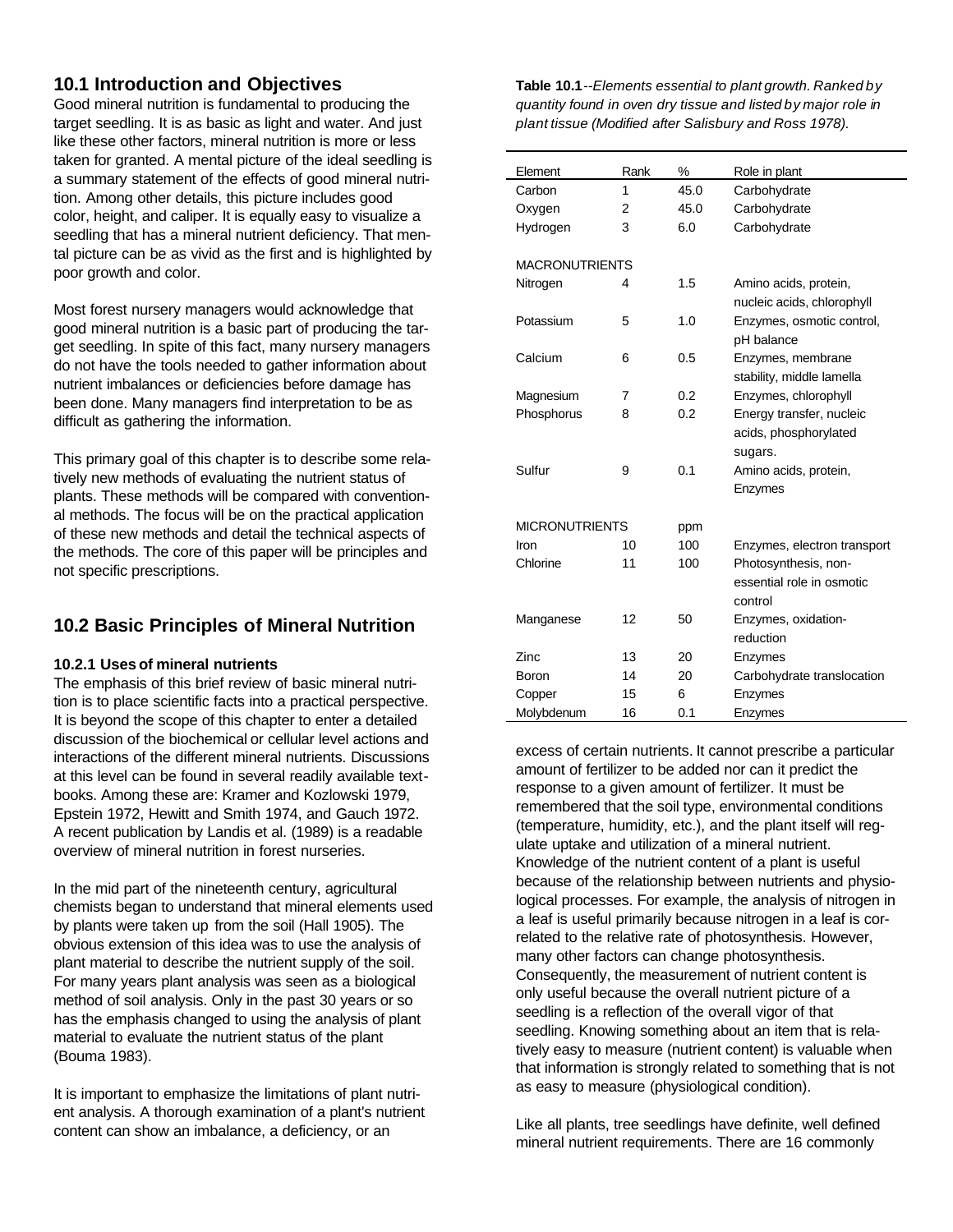accepted elements that make up the essential mineral nutrients (Table 10.1). These elements are usually placed in broad groups based on relative concentration in the plant. Macronutrients are more abundant than micronutrients. It is a common mistake to believe that a macronutrient is more important to a plant than a micronutrient. While it is certainly true that macronutrients are required in greater quantity than micronutrients, all are required for the plant to function normally. An absence of any essential element will have serious consequences.

An element is judged essential if it meets three criteria (Arnon and Stout 1939):

- 1) Absence of the element will cause abnormal growth or in severe cases cause the plant to be unable to complete its life cycle.
- 2) It must be a part of some compound needed by the plant for normal metabolism. The effect of the ele ment must come about by an internal function and not an external function.
- 3) The element cannot be completely replaced by anoth er element.

These criteria are so basic that they have become a part of the litany and grown transparent. There are two basic principles involved that are worth restating. First, it would be unusual in a nursery situation for a plant to be grown long enough that problems with the life cycle would become apparent. In contrast, abnormal or poor growth is relatively common. Unfortunately the definition of poor growth is often subjective and hence is not always immediately apparent. Second, elements that are not essential can alter how a seedling grows. These elements can either be beneficial or toxic. An example of a beneficial element would be sodium which can partially replace potassium in some roles within the plant. Partial substitution can make a moderate deficiency less apparent at first. In conrast, lead is an example of an element which has a harmul effect and can stop some enzymes from functioning. By interacting with essential elements, some toxic eleents may mimic deficiencies.

#### **10.2.2Symptomsof deficiency**

Nutrient deficiencies have been the subject of many studes. Two studies have been done on western conifers (Munson 1960, van den Driessche 1989). Both studies have color plates and descriptions of the deficiencies. Most deficiency studies are done by removing the element in question from a nutrient solution and then evaluating the appearance of the plants (Table 1 0.2). This produces a plant that would not usually be seen in an operational nursery. Even though a nursery may not supply enough nitrogen for optimum growth, it is unlikely that a nursery would not supply any nitrogen.

**Table 10.2**—*Generalized symptoms of mineral nutrient deficiency of selected elements. More detailed descriptions can be found in Landis et al. (1989) and van den Driessche (1989). Note: In conifer leaves, the symptoms will usually appear at the tips first. This may or may not be followed by the entire leaf.*

- NITROGEN—Nitrogen is used as a constituent of chlorophyll and one of the first symptoms of nitrogen deficiency is pale green, short needles. Nitrogen is mobile within the plant and the symptoms may appear on older foliage first, but because nitrogen is used in so many important compounds (enzymes, nucleic acids), deficiency will cause plant-wide symptoms.
- POTASSIUM—Potassium is used to balance osmotic potentials and help regulate pH. The symptoms are variable, but usually include browning of the leaves. Potassium is mobile so the symptoms are usually on the older leaves \first. Potassium is used throughout the plant so overall the plant will be stunted.
- CALCIUM—Calcium is used in the middle lamella and cell walls. Calcium is not mobile within the plant. The usual symptoms include distorted leaves, poor meristem elongation and yellowing of newer leaves. A recent calcium deficiency will only be shown in the new leaves.
- MAGNESIUM—Magnesium is used in chlorophyll. Leaves usually become yellow from a lack of chlorophyll.
- PHOSPHORUS—Phosphorus deficiency will usually be shown as dull green-gray leaves. In some plants the leaves become dark green or purple. The leaf size tends to be normal, but the plant becomes stunted.
- SULFUR—Sulfur is used in amino acids. Because nitrogen is also used in amino acid, the symptoms are similar. Pale green to yellow leaves that are stunted will usually be the first symptom. Most often appears in the younger leaves first.
- IRON—Iron is used in the formation of chlorophyll. The first sym ptoms are yellowing foliage. Because iron is immobile the younger leaves are usually the first to show symptoms.

Consequently the symptoms, if any, are commonly less dramatic.

Ingestad has developed theories relating growth rate and nutrient concentration (Ingestad 1977, Ingestad 1982). These theories are explained in mathematical equations that relate growth rate, uptake rate, and other related processes. This work is important to discussion of deficiencies because it shows the relationship between nutrient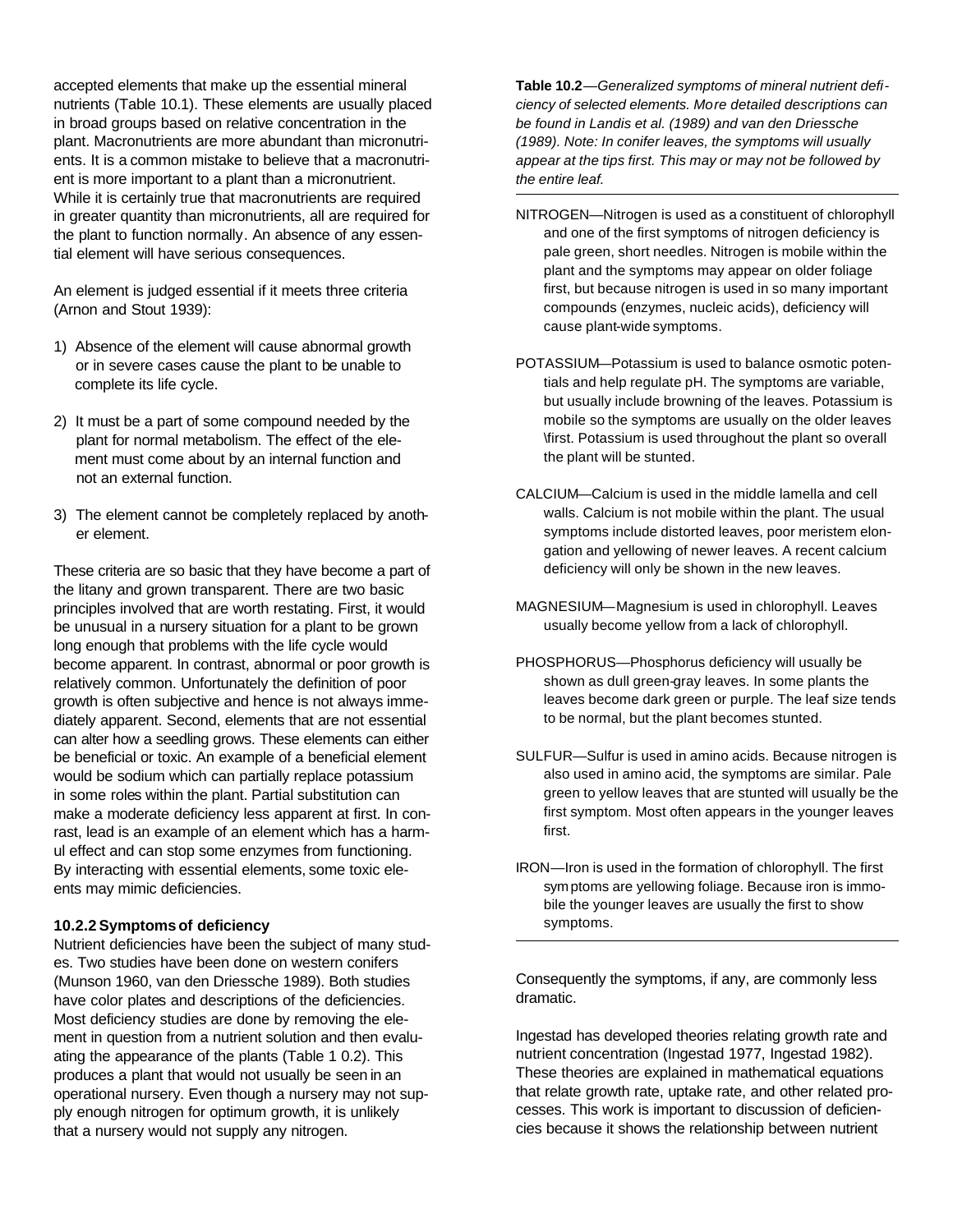supply, growth rate, and development of deficiency symptoms.

Nutrients are consumed at a rate that is dependent on growth. Faster growing plants need, and consume, more nutrients. The problem faced by nurseries and those doing nutrient experiments is that the supply of nutrients is lumpy while growth is smooth. Nutrients are supplied in large, infrequent doses and growth is an ongoing process with a more or less constant rate. At the beginning of a growing season the plants are small and need relatively little nutrients. Plant growth is exponential and as the season progresses the addition of nutrients must greatly increase. If the nutrient supply is inadequate for the growth rate, then deficiency symptoms appear. This is often the case at the beginning of a new season when plants break bud and quickly add new growth. These deficiency symptoms are usually transient and disappear when the growth rate adjusts to the nutrient situation. Ingestad (1982) has shown that ". . . under natural conditions with marked nitrogen deficiency, vegetation is normally green, independent of plant species. It is to be expected that plants in their natural environment attain a steady state because growth adjusts to the nutritional resources of the site." This means the only dependable symptom of a nutrient deficiency will be a reduction in growth. Other visible symptoms may or may not appear. As a consequence, a nutrient analysis of the plant tissues will be required if a deficiency is to be detected and max imum growth maintained. It should be pointed out that maximum growth is not always the goal of the nursery. Inducing dormancy or relocating growth may be the goal at different times of the year.

## **10.3 Measuring Mineral Nutrient Content**

#### **10.3.1 Review of statistics**

An understanding of five ideas from basic statistics will be useful in the following sections. Two of these are mathematically based (mean and variance) and three are conceptual (sample, normal distribution, and equality). Both mean and variance are easily determined with a hand calculator. In fact, many hand calculators have these functions preprogrammed and report the results at the push of a button. The textbook *Elementary Statistics* by Khazanie (1990) is recommended for a review of basic statistics. It is outside the scope of this paper to deal with statistical principles beyond this brief review.

Biological data, such as nutrient concentrations, will usually be more or less bell-shaped when it is plotted (Figure 10.1). Most commonly this kind of data will also be skewed to the right (Samuels 1989). Imagine a piece of graph paper with a horizontal line drawn across the bottom. This line represents the range of numbers that the data points have assumed and one square has been filled in each time a data point was measured. The more frequently occurring values form taller and taller stacks of filled in squares. If enough data points are measured and the population is normally distributed, then the curve will be perfectly bell-shaped.

If the data is normally distributed, then the mean will be at the top of the bell or the center of the distribution. The mean is the arithmetic average, or the sum of all data points divided by the number of data points (sum of X/n). The main use of the mean is to locate the center of the data distribution.

The variance determines the shape of the bell. The bell will be wide and flat (platykurtic) if the data is highly variable. In contrast, the bell will be tall and narrow (leptokurtic) if the data has little variation. Variance is calculated by subtracting each data point from the mean and squaring the result. All of these subtracted and squared numbers are added and divided by the number of data points minus 1 (sum of X minus mean of X squared divided by n-1). Variance does not have any hidden significance. It is simply one method of answering the ques tion, "How variable is this data set?" The most common method of expressing variance is standard deviation. Standard deviation is the square root of variance and is used because it is in the same units as the mean variance is in units squared). After the mean and variance have been calculated it is possible to estimate the shape and middle of the normal curve.

The coefficient of variation is frequently used in nutrient analysis. The c.v. is the standard deviation divided by the



**Figure 10.1**—*Total weight of seedlings from the December harvest of the comparison experiment. Each X represents one plant. The distribution of the data approximates a normal distribution.*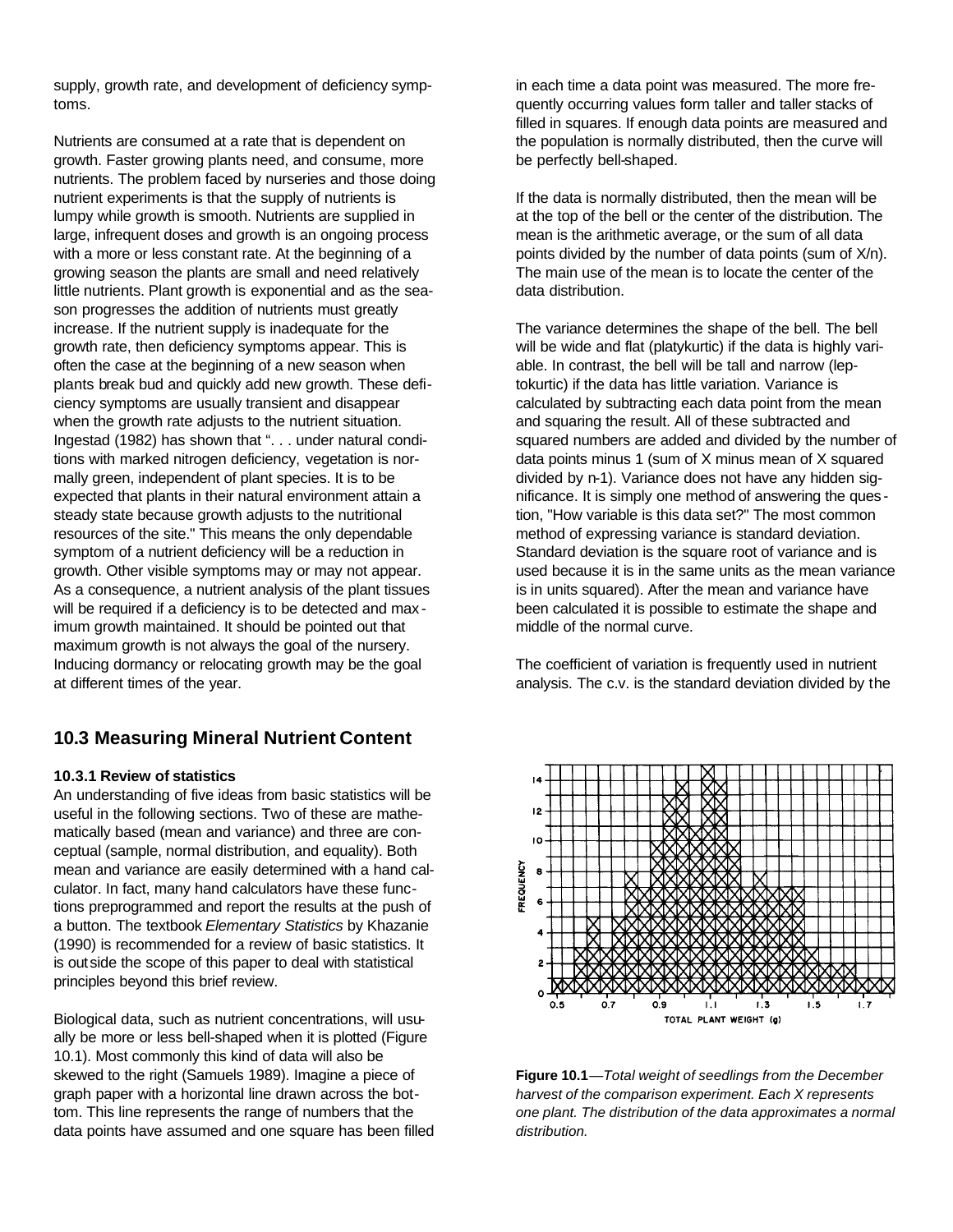mean times 100 and expresses variation as a percentage of the mean.

A sample is a part of a population. Without worrying about rigorous definitions, a sample is just a small part of a larger group. The major problem with a sample is it may not represent the population. The two most common errors are: 1) too few individuals are chosen for the sample or 2) the sample has been in some way biased. In this context, bias means that one part of the population has been over- or under-represented by the way in which the sample was chosen. An example would be choosing plants next to the road because they are easier to collect. The most important thing to understand about samples is that they are subsets of populations. From a practical viewpoint this means if the sample were to be repeated a second time, the mean and variance that were obtained the first time would be different from those of the second sample.

The final concept is that of equality. It is fairly straightforward that three does not equal four. However, in statistics three may well equal four. Mathematically equal means four equals four, but statistically equal does not. Much of inductive statistics is concerned with procedures to determine if the means of two or more samples are statistically equal. In general, it is more likely two samples will be judged statistically different if their means are far apart on the number line and their variances are small. The major difficulty in nutrient analysis is in determining when a value being compared to a standard is statistically equal or statistically different.

#### **10.3.2Samplingand determination of chemical composition**

A few general ideas summarize some of the important aspects of sampling. First, the goals of sampling should reflect the goals of the experiment. Quite often the goals of an experiment done by a production nursery are more general than those for a scientific study. The major differences are usually seen in purpose, use of the information, and sampling intensity, If only general, record keeping information about the nutrient status of a stock type is desired, then infrequent samples may be taken on fewer populations. However, in all cases the sampling must encompass the full variation in the population being evaluated. This means that plants must be included from as many beds or benches as the stock type occupies. Many times a section of a nursery bed will show obvious reduced growth or other symptoms of difficulty. These areas can be identified and separated from other beds before sampling. Poor growth areas should still be sampled. In all cases the sample size should be large enough to identify meaningful, statistically significant differences. If the sample is too small, no significant differences will be detected. Procedures for determining sample size are detailed in virtually all statistic textbooks.

Second, plants should be randomly chosen. The easiest way to ensure a random sample is to use some form of a random starting point. A random number generator or table will help with this step of the process. From the starting point, some systematic pattern can be followed. Remember that, in general studies, the major problem is to overcome bias. A nursery manager needs to be careful to collect trees that are truly representative of their nursery. It is easy to systematically choose plants that are above average and not like most of the nursery. A truly unbiased sample will be valuable if the goal is to run an ongoing evaluation. In some of the following nutrient evaluation procedures it is useful to have samples from both the better trees and the cull trees.

When designing a nutrition experiment, a control group must be identified. In a bareroot nursery, an unfertilized plot may be used as a control treatment. Alternatively, a plot treated with a standard fertilizer system could be used. A container nursery may want to use a standard nutrient solution as a control and formulate different nutrient solutions for treatments.

The plant part sampled and timing of sampling can have a large effect on the usefulness of tissue analysis results. Plant tissue samples may be taken from whole plants, the shoot, or foliage only. The nutrient content of each plant part will be quite different. A review of Table 10.1 shows that some nutrients, like nitrogen, would be present in high quantities in the metabolically active parts of the plant. In contrast, calcium would be present in all parts of the plant. This is not unrelated to age. Consider the effect of the stem on an analysis. In very young seedlings the stem is a relatively small part of the whole plant. As the plant ages, the stem becomes more and more of the biomass. By the time a 2-0, 1-1, or 2-1 plant were sampled, the stem would be the major portion of the biomass. The most useful procedure is to use an easily identifiable part of the plant in the sample. Using the last fully expanded, mature leaves will solve the problems of physiological age, and identification of a plant part. Repeatable, useful information will be obtained if the same plant part is sampled at the same physiological time each year.

Collected samples should be clean and placed in plastic bags along with an identification tag. Samples cannot be over identified. If the sample cannot be quickly dried, it should be kept cold in an ice chest to slow metabolic activity. After collection, the samples are usually oxidized to remove carbon, hydrogen, and oxygen by the Kjeldahl acid digestion method. The nutrient content is then determined by titration, specific-ion electrode, atomic absorbtion or spectrophotometry. Many of these procedures are discussed more in depth by Landis (1985). A useful handbook for these and other procedures is Chemical Analysis of Ecological Materials (Allen 1974).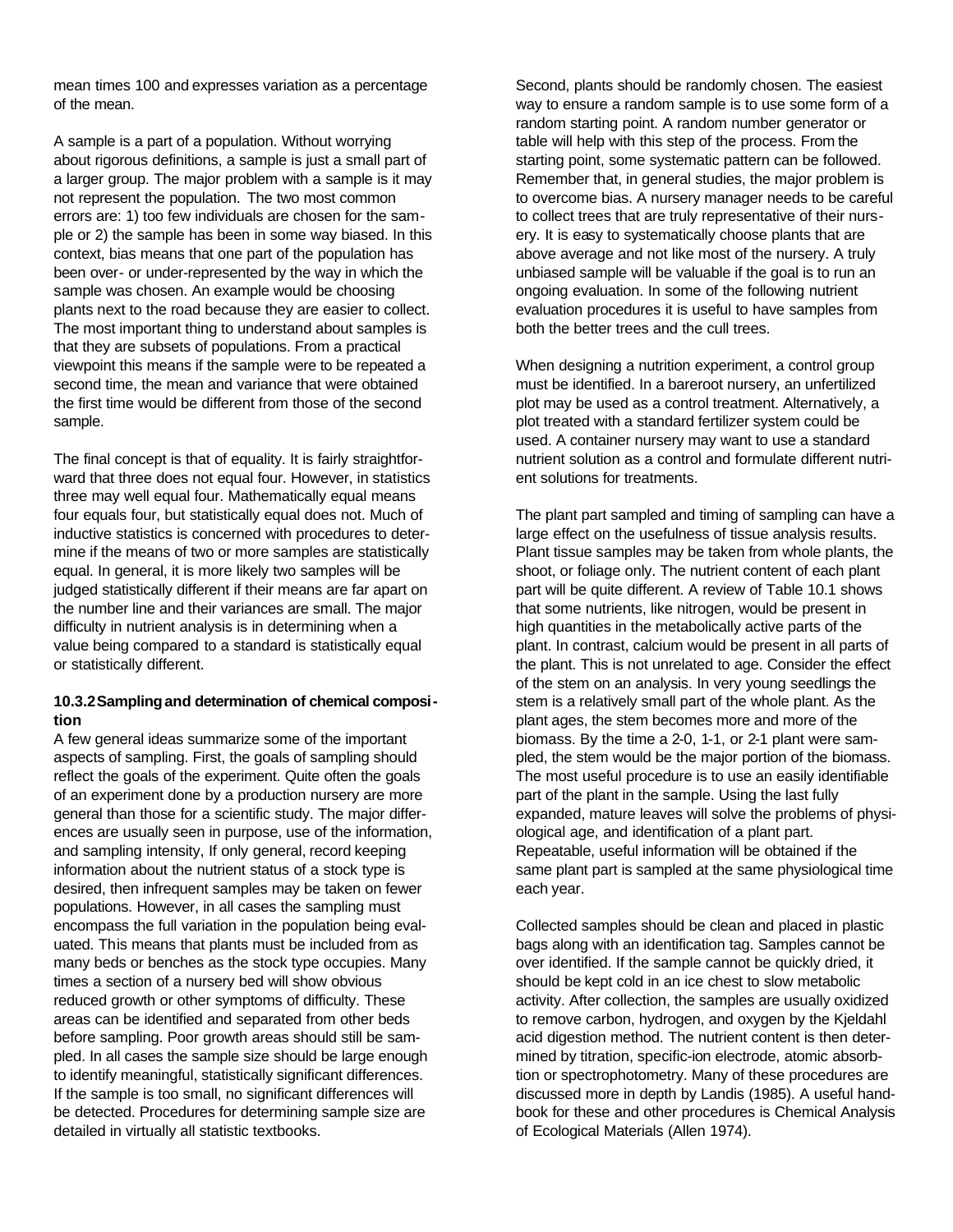### **10.4 Description of Comparison Experiment**

Non-mycorrhizal Douglas -fir seedlings were grown in a heated, ventilated greenhouse in 5-in<sup>3</sup> leach tubes with a standard nutrient solution (Ingestad and Lund 1986). After seven months, treatments designed to bring about a range of nutrient conditions were started. The nitrogen and phosphorus levels of the standard nutrient solution were modified. These nutrients were supplied at one-third of control, control, and three times control (Table 10.3). This created a two-way factorial design with nine treatments. Other nutrients continued to be supplied at the levels described by Ingestad and Lund.

The treatment that received nutrients with the original levels of nitrogen and phosphorus will be referred to as the control. The exception is in the DRIS section where the convention of other authors will be followed and the control treatment will be referred to as the norm. Throughout the paper this treatment will be abbreviated as Nn Pn (nitrogen normal-phosphorus normal). Similarly the treatment which had one-third the control nitrogen level and three times control phosphorus level would be referred to as N- P+.

This experiment had five harvests: June 5, July 2, July 31, August 28, and December 27, 1989. On each harvest date, ten seedlings per treatment were lifted. Among the variables measured on each tree were: root growth capac ity at two weeks, root growth capacity at four weeks, height, caliper, leaf, stem and root dry weight, number of buds, number of branches, and net photosynthesis. A micro-Kjeldahl digest was done on the foliage. Phosphorus was determined with a spectrophotometer, while nitrogen and potassium levels were done by specific ion electrode.

**Table 10.3***—Nitrogen and phosphorus levels in ppm in nutrient solution for each of the nine treatments. Minus* (-) *treatments are 1/3 of the normal (n) level, while the plus treatments are 3 times the normal level. The minus* t*reatments were intended to induce deficiency and the plus treatments were intended to show the luxury consumption phase. All other essential nutrients were held constant at the normal level.*

|                | N.        | $N_{n}$  | N <sub>+</sub> |
|----------------|-----------|----------|----------------|
|                | N, P      | N, P     | N,P            |
| P.             | 8.3, 1.1  | 25, 1.1  | 75, 1.1        |
| $P_{n}$        | 8.3, 3.25 | 25, 3.25 | 75, 3.25       |
| P <sub>+</sub> | 8.3, 9.75 | 25, 9.75 | 75, 9.75       |

## **10.5 Interpretation of Values**

#### **10.5.1 Critical nutrient concentration/range**

The most common method of diagnosing mineral nutrient problems is determining critical nutrient concentration. In practice the mineral nutrient content of a specific plant part is determined in the laboratory. These values are adjusted with experience and used as guides to compare how well other plants are supplied with the same mineral nutrients. This concept is based on a predictable and repeatable relationship between yield and the concentration of any single mineral nutrient. The dependability of the method depends on how comparable the experimental plants were to the plants used to establish the critical values (Armson 1973). This relationship has been defined in several different ways:

- 1) The concentration that is just deficient for maximum growth (Ulrich 1952).
- 2) The concentration that is just adequate for maximum growth (Ulrich op. cit.).
- 3) The concentration within the transition zone at the breaking point of the curve, or mathematically when  $dx/dy = 0$  (Ulrich 1976).
- 4) The concentration beyond which further application of nutrient does not return a profit (Bates 1971).

These definitions are similar, but the differences are based on the criteria being used to determine yield. In some crops maximum dry matter production does not necessarily correspond to either the better plant or to optimum economic yield. Instead some combination of quantity, quality, and plant performance is used to define the better plant. This is probably the case in forestry.

Critical nutrient concentration can be viewed in two ways. It can be seen as a minimum value below which production is inadequate or as a maximum value above which production is unsatisfactory. This may seem a belaboring of a relative minor point. However, the most difficult part of evaluating mineral nutrition is defining yield, or setting an optimum value that is to be attained. Probably the most useful definition of critical nutrient concentration is "the level of a nutrient below which crop yield, quality, or performance is unsatisfactory" (Tisdale et al. 1985).

The relationship between yield and nutrient concentration has been illustrated in several different ways (Figure 10.2). The most commonly used curve is drawn without the dilution or toxic areas defined (Ulrich and Hills 1967). Using this simpler curve makes sense from a practical application point of view. Neither the dilution or toxic phases commonly occur in an operational forest nursery.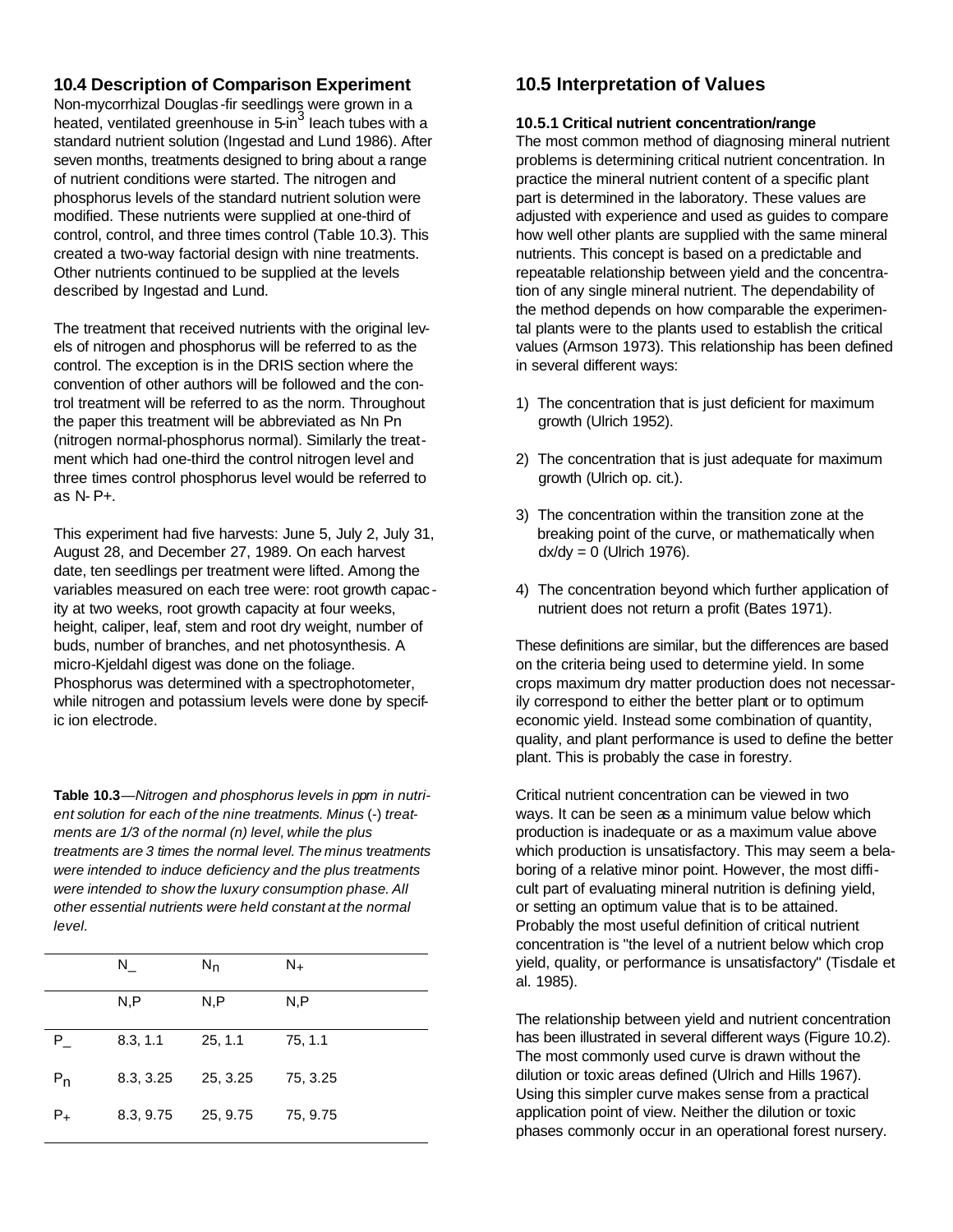

**Figure 10.2***—Relationship between yield and nutrient concentration. With the exception of the dilution and toxic phases (dashed lines), the trend is for greater yield as nutrient concentration increases. The critical concentration is loosely defined as the middle part of the critical nutrient range. This range includes part of the transition and luxury consumption phases. Lowercase letters indicate the start and end points of the different phases.*

However, both are useful in building an understanding of the overall processes involved. The dilution phase was first described by Piper (1942) and was later described in more detail by Steenbjerg (1951). In this phase, biomass increases while nutrient concentration goes down. This is usually viewed as a constant amount of nutrient being diluted by greater growth. The exact cause of this phase has been the subject of debate. It is usually explained as either being caused by a variation in physiological age (Bates 1971) or by a change in element mobility in deficient plants (Loneragan 1978). Similarly, the toxic phase can be explained in two ways. First, a simple concentration effect where so much of the nutrient has been applied as to cause cell damage. Second, the element being supplied has an antagonistic effect on a second element which is in relatively short supply. An example would be precipitation of phosphorus by calcium. Both ways would cause a decrease in yield.

A flat luxury consumption phase is most commonly illus trated. If all other elements are present in optimal supply this portion of the curve will not be flat; rather, it will be curved (Bouma 1983). If an element other than the one being tested for is in low supply, then the luxury consumption phase will be flat and relatively long. Imagine



**Figure 10.3***—Relationship between yield and the number of factors that limit yield. The optimum concentration is similar to the mean of a normal distribution and represents the concentration of nutrient in the plants with the greatest yield. (Adapted from Sumner and Farina 1986.)*

an experiment done to evaluate the effects of nitrogen on the plant dry weight. In this experiment phosphorus, potassium, and calcium were inadvertently supplied at suboptimal levels. With all three of these elements limiting growth, the critical concentration curve would look like the bottom most curve in Figure 10.3. Assume that the phosphorus deficiency was corrected and the experiment was repeated. The curve would now resemble the second curve in Figure 10.3. The outermost, bell-shaped curve would be evident only if all elements were supplied at optimal levels. This curve illustrates three important points:

- 1) The optimum concentration for one element cannot be determined if other elements are deficient.
- 2) The yield curve is nearly statistically normal when all factors are optimum.
- 3) A flat-topped curve is probably an indication that a factor other than the one being tested is deficient.

This is in fact a graphic representation of Mitscherlich's Law of the Minimum (1921). His law states, "The increase in crop production by unit increment of *any* lacking fac-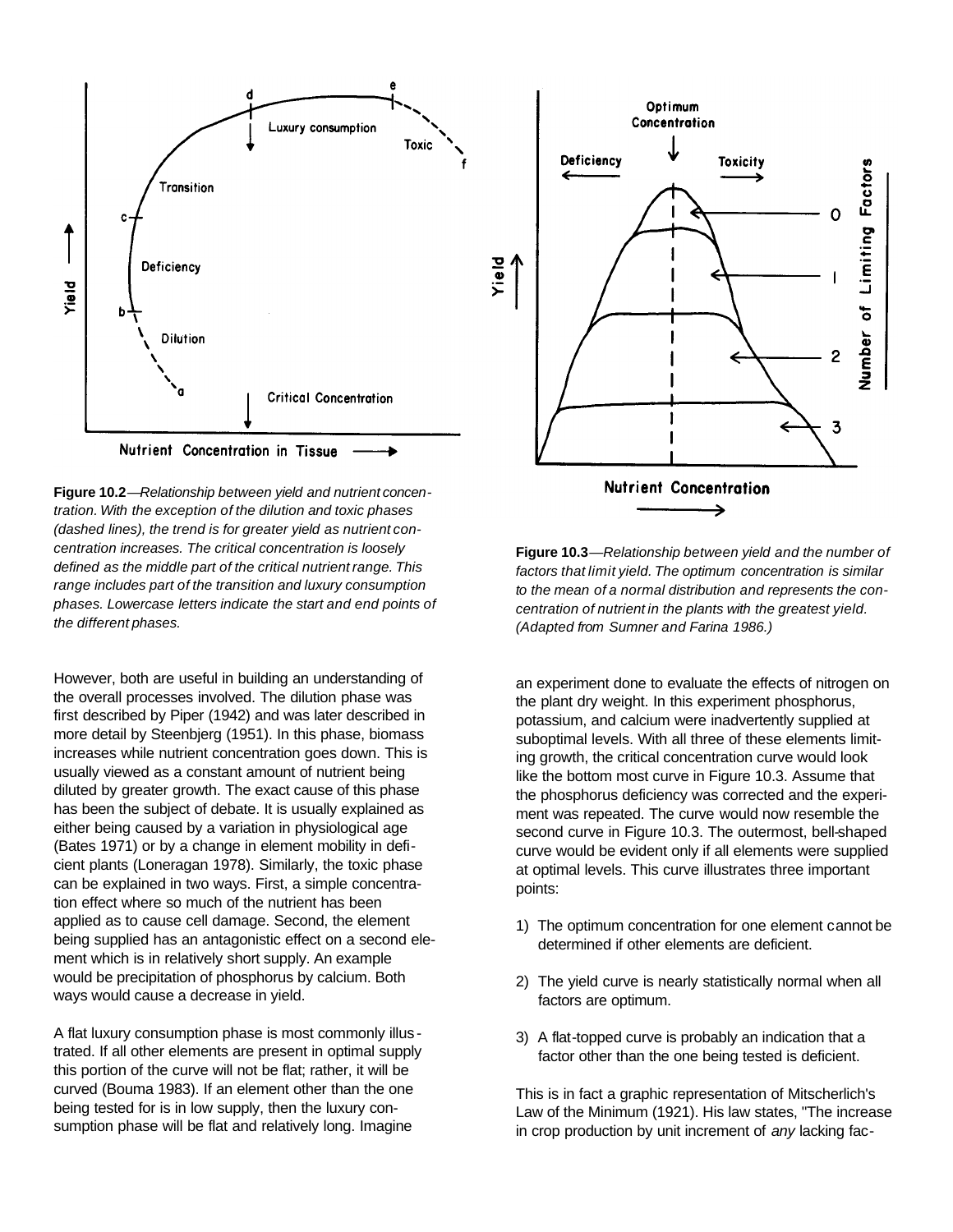

**Figure 10.4***—Total plant weight and nitrogen concentration in leaves of plants from the comparison experiment that were harvested in December. The outer heavy lines enclose the data in a roughly bell-shaped curve. The vertical line shows the nitrogen concentration of the largest plants to be about 1.5%. The average nitrogen concentration for all plants in the experiment was 1.6% (arrow). The light lines inside the heavy lines surround all plants in each of three treatments (N- P-, Nn P-, N+ P-). The open circles are means from each of these groups. The dashed line connecting the means approximates a critical concentration curve.*

tor is proportional to its decrement from the optimum." In most nursery situations the deficiency picture is not black and white. Many factors are limiting growth, but none are totally lacking. For example, nitrogen and phosphorus might be deficient, but neither may be stopping growth. The complication arises if it is arbitrarily decided that nitrogen is the most lacking factor when in fact the most lacking factor is phosphorus. Mitscherlich's law says there will be a growth response to increased nitrogen, but not as much as there would have been if phosphorus had been added. The obvious answer to the problem is to examine several factors simultaneously. It is equally obvious that economics, and not biology, will dictate exactly how many factors will define the word several.

Figure 10.4 shows coordinate pairs for weight and nitrogen concentration for plants from all treatments, harvested in December in the comparison experiment. The dashed line goes through the means (open circles) for the phosphorus deficient treatments. This line approximates the lower curve in Figure 10.3. If this experiment had been done to establish the nitrogen critical concentration, and the low phosphorus concentration has been used, then the critical concentration curve would have been the dashed line. The dashed line drops quickly at about 1 percent nitrogen. That value would probably be chosen as the critical concentration. Compare this value to the average nitrogen content for all plants in all treatments (1.6 percent). However, because the luxury consumption phase was wide (1 percent to 2.6 percent nitrogen) and relatively flat (1.5 to 1.7 g), the deficiency of another nutrient was indicated. Success in determining critical values is dependent on all other factors being at optimum levels.

A quick study of the curve in Figure 10.2 shows that the placement of the critical concentration value is arbitrary. Dow and Roberts (1982) argue that establishing a single point on a curve to serve as the critical nutrient concentration is mostly an academic question. This is because the same critical value would not be obtained in successsive experiments. Indeed if the experiment was repeated as exactly as possible it is unlikely that a mathematically equal value would be seen. The alternative is a critical nutrient range. Dow and Robert's definition is "that range of nutrient concentration at a specified growth stage above which we are reasonably confident the crop is amply supplied and below which we are reasonably confident the crop is deficient." They also note that Ulrich (1976) had earlier stated that critical nutrient concentration "as determined experimentally is not a point as the word concentration implies, but a narrow range of concentrations, above which the plant is amply supplied and below which the plant is deficient." From a practical point of view it is the transition zone of Figure 10.2. The sharper the break in the curve between deficiency and luxury consumption, the narrower the transition zone and the narrower the critical nutrient range.

The major advantage of using either critical nutrient range concentration or critical nutrient range is they are fairly simple to apply, *if the critical values are known.* There are at least two disadvantages. First, critical values have to be determined for each situation. Values for one species would be different from those for other species. Furthermore, there would be differences for plants of the same species and seed origin when grown under different conditions. Only when environment, genetics, sampling, analytical methods, etc., are similar will pre-determined critical values be accurate (Leaf 1973). Second, it is hard to tell if other nutrients are limiting the plant's response to a given nutrient. It will not always be possible in a single test to determine which nutrient is limiting growth. This is the fundamental difficulty with critical nutrient concentration. The technique is based on the principle that nutrients other than the limiting one will be present at optimum levels. In practice this is seldom the case. Consequently, multiple deficiencies will be particularly difficult to unravel and the determination of critical values will require large experiments.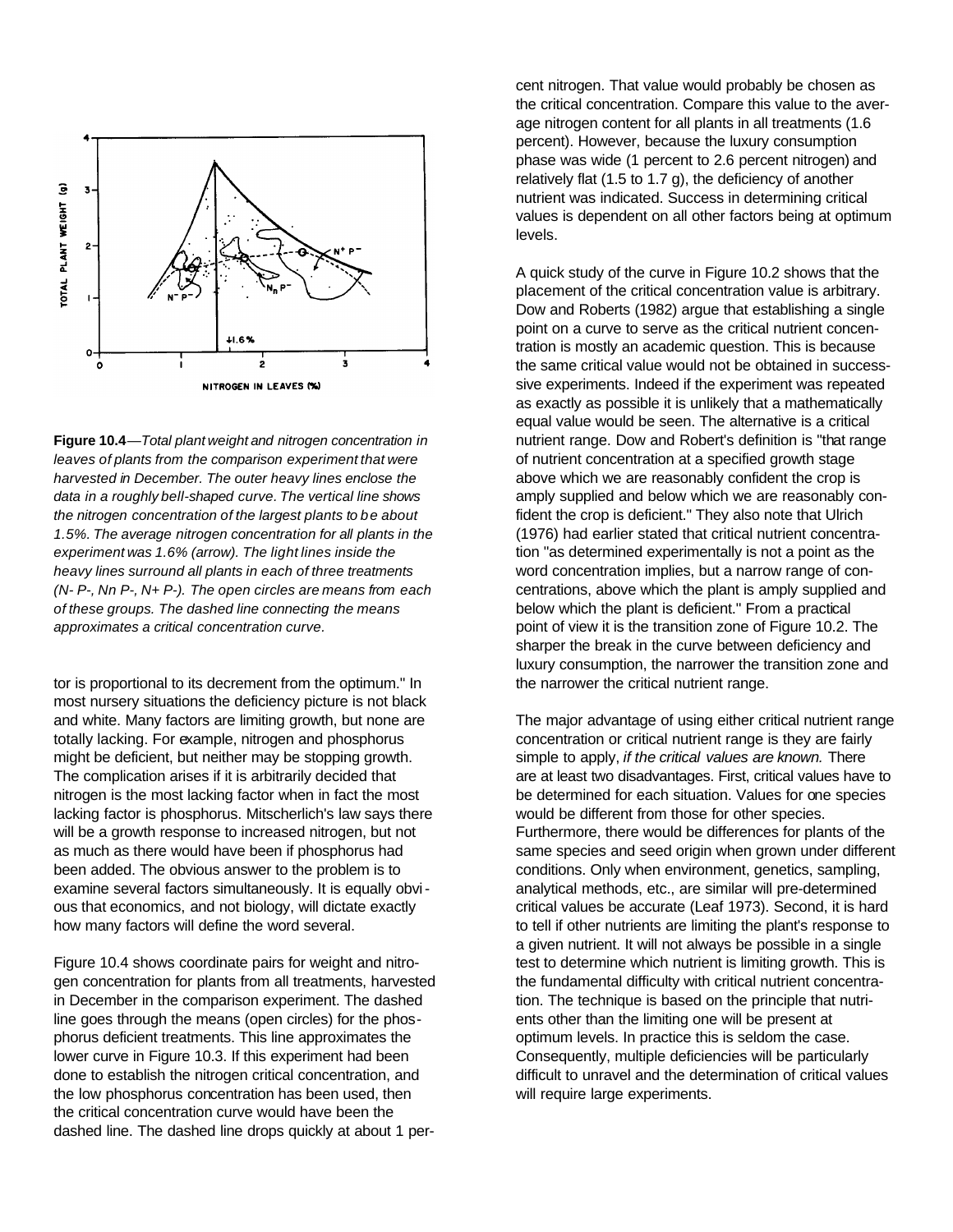**Table 10.4***—Total dry weight* (*g), week 4 root growth capacity (cm), and concentrations (%) of nitrogen, phosphorus, and potassium in leaves for all treatments in the comparison experiment.*

| Treatment<br>N-P- | T.D.W.<br>1.57 | R.G.C.<br>29 | N%<br>1.14 | P%<br>0.09 | K%<br>0.78 |
|-------------------|----------------|--------------|------------|------------|------------|
| N-Pn              | 1.44           | 81           | 1.34       | 0.20       | 0.86       |
| $N - P +$         | 1.46           | 95           | 1.27       | 0.38       | 0.94       |
| Nn P-             | 1.74           | 47           | 1.77       | 0.07       | 0.83       |
| Nn Pn             | 1.71           | 101          | 1.61       | 0.13       | 0.75       |
| $NnP+$            | 2.17           | 160          | 1.48       | 0.21       | 0.76       |
| $N + P -$         | 1.84           | 43           | 2.48       | 0.07       | 0.75       |
| N+ Pn             | 2.46           | 128          | 1.68       | 0.10       | 0.80       |
| $N+P+$            | 2.29           | 165          | 1.59       | 0.21       | 0.93       |

Table 10.4 shows some of the results of the comparison experiment. By excluding plants in the P- and P+ treatments it is possible to determine an approximate critical value for nitrogen of 1.6 percent. Likewise by excluding plants in the N- and N+ treatments, the critical value for phosphorus can be seen to be 0.13 percent. Using these values as reference points it is seen that all of the trees from the low nitrogen treatments have low leaf nitrogen. Similarly all plants in the low phosphorus treatments have phosphorus levels below the critical concentration. However, there are some other relationships that are not as clear. For example, the Nn P+ treatment has a nitrogen value which is below the critical concentration (1.48 percent) with the plants being among the largest from the experiment.

The clearest example of the need for other nutrients to be optimum is in the low phosphorus treatments. A nitrogen range experiment using just these three treatments (N- P-, Nn P-, N+ P- ) would have seemed successful. These three treatments have plants in the deficiency, transition, and luxury consumption ranges. Naturally when seen in the context of the whole experiment, it is plain these plants are phosphorus deficient. However, it would not have been obvious if treatments using different levels of phosphorus had not been used. To determine critical values, all nutrients must be present in adequate, but not toxic amounts. Suppose the critical values for nitrogen, phosphorus, potassium, calcium, magnesium, sulfur, and iron were to be determined. If just three levels of nutrient were to be added for each of these elements, and if a factorial experiment were done, then the experiment would have 2,187 treatments. When this is coupled with the number of species/seed zone combinations that most nurseries work with, the experiment becomes unmanageably large.



**Figure 10.5***—Explanation of vectors in relative weight, nutrient content, and concentration between plants from different nutrient treatments. The open circle represents the control treatment after adjustment to 100. Vectors described by lettered points are interpreted in Table 10.5. (Adapted from Timmer and Armstrong 1989.)*

#### **10.5.2Vector analysis**

One of the problems associated with using critical nutrient concentrations is determining the correct values for each nutrient-species-nursery combination. A re-examination of Figure 10.2 shows that this may not always be necessary. If at least two groups of plants with different levels of fertilizer can be compared, then the critical value does not need to be established. Instead it is possible to diagnose the change in nutrient status by examining the directional changes in yield and nutrient concentration. As an example, consider the following hypothetical experiment using nitrogen fertilizer. The results showed that when plants in the control or beginning treatment were compared to plants in the experimental or added fertilizer treatment there was no change in yield, but the nitrogen concentration in leaves increased. This is as if the control treatment was at point d on Figure 10.2 and the experimental treatment at point e on Figure 10.2 (increased nitrogen in leaves with no increase in yield). This could be interpreted as luxury consumption. Table 10.5 summarizes the directional changes in yield and concentration. This is the starting point for the vector analysis approach to analyzing plant nutrition.

Vector analysis or vector diagnosis has been developed by V.R. Timmer and his associates (Timmer and Stone 1978, Timmer and Morrow 1984, Timmer 1985, Timmer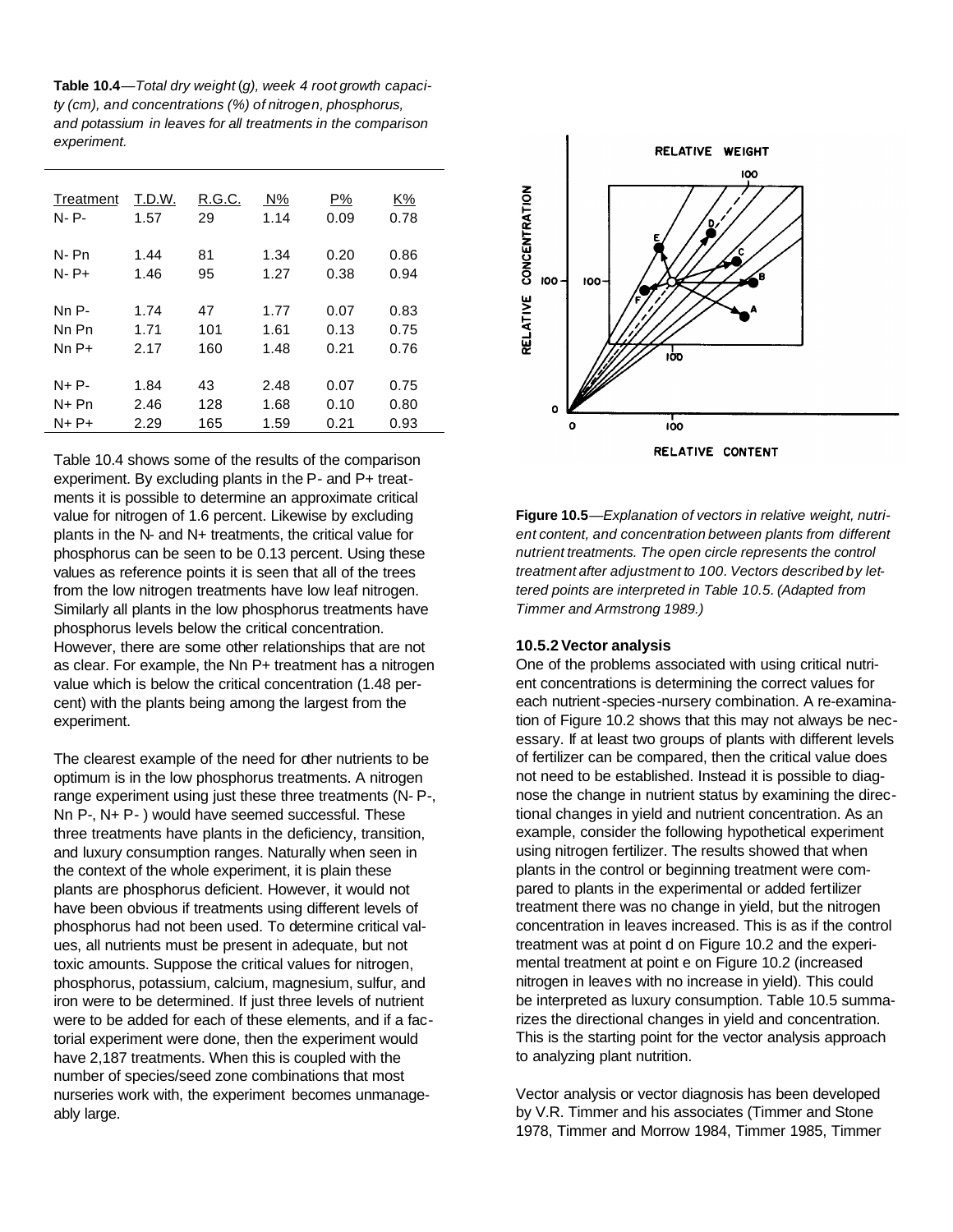RELATIVE WEIGHT



**Figure 10.6***—Enlargement of Figure 10.5 showing the role of the origin in the placement of relative weight isolines. (Adapted from Timmer and Morrow 1984.*

**Table 10.5***—Interpretation of relationships between yield and nutrient concentration as described in Figure 10.2.*

|                                                                                                                               |                                                                        | Directional change in                                                                          |                                                                                                               |
|-------------------------------------------------------------------------------------------------------------------------------|------------------------------------------------------------------------|------------------------------------------------------------------------------------------------|---------------------------------------------------------------------------------------------------------------|
| Area of curve<br><b>DILUTION</b><br><b>DEFICIENCY</b><br><b>TRANSITION</b><br>LUXURY<br><b>CONSUMPTION</b><br><b>TOXICITY</b> | Location<br>A to B<br>B to C<br>$C$ to $D$<br>$D$ to $F$<br>$F$ to $F$ | Yield<br><b>INCREASE</b><br><b>INCREASE</b><br><b>INCREASE</b><br>NO CHANGE<br><b>DECREASE</b> | Concentration<br><b>DECREASE</b><br><b>NO CHANGE</b><br><b>INCREASE</b><br><b>INCREASE</b><br><b>INCREASE</b> |
|                                                                                                                               |                                                                        |                                                                                                |                                                                                                               |

and Armstrong 1987, Timmer and Ray 1988, Timmer and Armstrong 1989, Munson and Timmer 1989a, Munson and Timmer 1989b). Vector analysis is done by using a nomograph (Figure 10.5 and Table 10.6). This analysis is slightly different from what which was just explained in that nutrient content is added to the analysis. Nutrient content is simply the absolute amount of a mineral nutrient found in a needle. In practice, a given amount of needles are collected and the nutrient content analyzed and the result is expressed on a single needle basis. Thirty needles per seedling were used in the comparison experiment.

Nutrient content is added to the analysis to help clarify a problem with using concentrations. Concentration can remain equal in three situations: when weight and content go up equally, go down equally, or remain the same. It is usual for the addition of an element to cause the leaves to become larger. If content also increases, the, the concentration will remain the same. This is more of a problem when evaluating a nutrient other than the target nutrient. For example, fertilizing with one nutrient may cause the concentration of a second nutrient to go down. This is a dilution effect. Larger leaves with the same content of the second nutrient would have a lower concentration. In this case it is useful to know what has happened to the conent. If it has gone down, then the addition of first nutrient has caused antagonism. On the other hand, if content has remained the same or gone up, then it is a simple dilution of the second nutrient. This can also occur with luxury consumption (Timmer and Stone 1978). Adding content to the analysis helps prevent these misinterpretations.

Nutrient content and nutrient concentration form the axes of the graph and weight is added as diagonal lines starting at the origin. Figure 10.5 does not show the origin, rather it is a section of a graph with truncated axes (Figure 10.6). The window is drawn so it that includes just the part where the points have been plotted. Relative, not absoute, values are used for weight, concentration, and content. In addition to simplifying the graph, it also makes the analysis/graphing procedure fairly easy to do with a spreadsheet.

Table 10.6—Interpretation of relationships between weight, nutrient concentration, and nutrient content as described in Figure *10.5 (after Timmer and Armstrong 1989).*

| <b>Direction</b> |                 | Change in relative nutrient |                 |                             |  |  |
|------------------|-----------------|-----------------------------|-----------------|-----------------------------|--|--|
| of shift         | Weight          | Conc.                       | Content         | interpretation<br>of vector |  |  |
| A                | <b>INCREASE</b> | <b>DECREASE</b>             | <b>INCREASE</b> | <b>CAUSED DILUTION</b>      |  |  |
| B                | <b>INCREASE</b> | NO CHANGE                   | <b>INCREASE</b> | WAS JUST SUFFICIENT         |  |  |
| C                | <b>INCREASE</b> | <b>INCREASE</b>             | <b>INCREASE</b> | <b>WAS DEFICIENT</b>        |  |  |
| D                | NO CHANGE       | <b>INCREASE</b>             | <b>INCREASE</b> | <b>CAUSED LUXURY</b>        |  |  |
|                  |                 |                             |                 | <b>CONSUMPTION</b>          |  |  |
| E                | <b>DECREASE</b> | <b>INCREASE</b>             | <b>EITHER</b>   | <b>CAUSED TOXICITY</b>      |  |  |
| F                | <b>DECREASE</b> | <b>DECREASE</b>             | <b>DECREASE</b> | CAUSED ANTAGONISM           |  |  |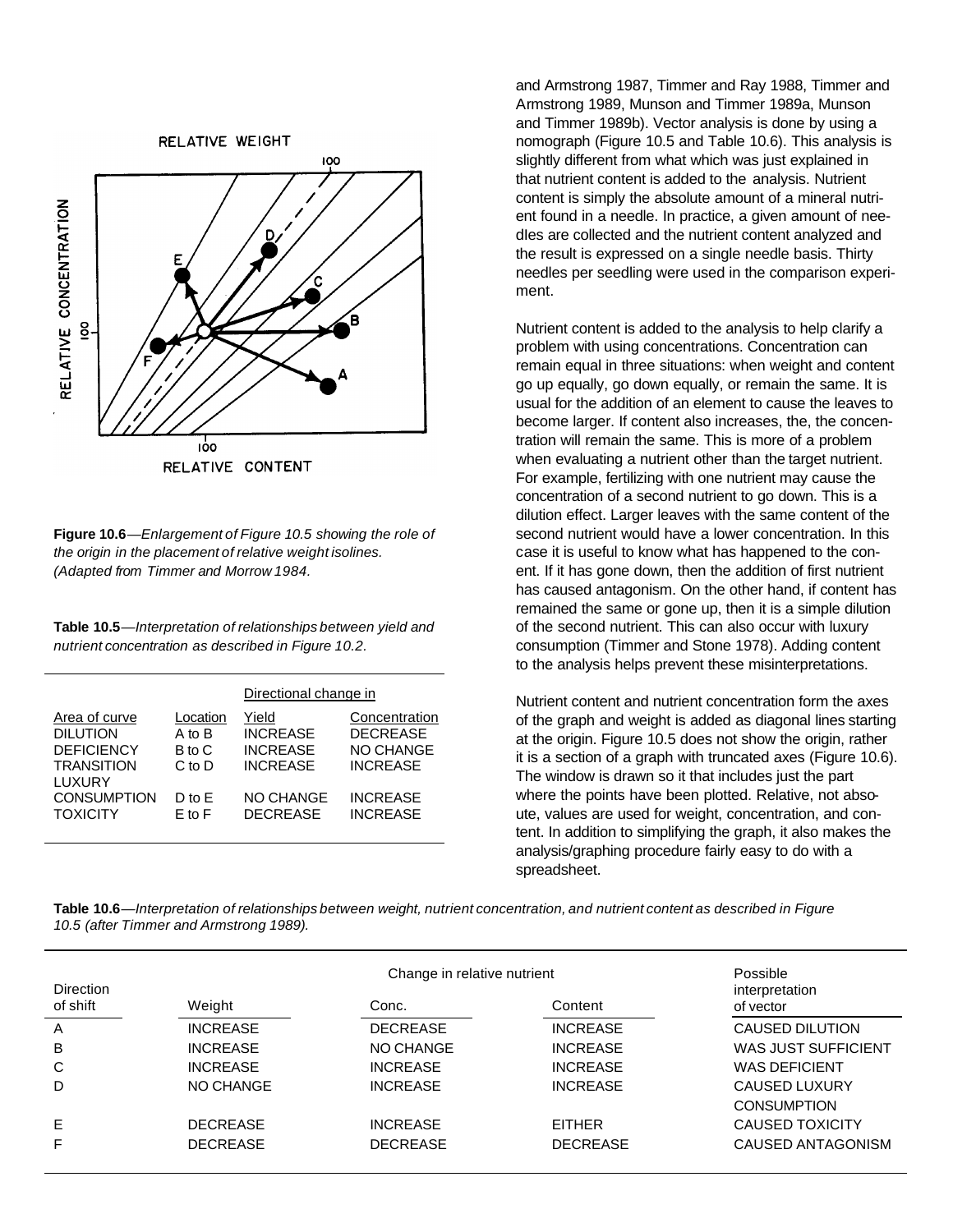It should be noted that this is not the only way to do a vector analysis. Valentine and Allen (1990) do a similar analysis using concentration and weight as the axes and content as isolines on the graph. The underlying principles are the same, but the picture is different.

Vector analysis is done by comparing the vector shift between the control and experimental treatments. The following points refer to Figure 10.5 and may make the figure easier to read:

- 1) Values below the 100 line indicate more weight. Those above the 100 line show less weight.
- 2) Horizontal vectors to the right of the 100,100 point indicate a higher nutrient content. Those to the left of this point mark a lower nutrient content.
- 3) Vertical vectors above the 100,100 point indicate a higher concentration. Those below this point signify a lower concentration. All possible shifts are summarized and interpreted in Table 10.6.



**Figure 10.7***—Results of the comparison experiment. Plants in the December harvest in the N- P- treatment were compared with plants in the N+ Pn treatment. Relative N, P. and K for N- P- treatment are all represented by the open circle on the 100 weight line. Relative N, P. and K for the N+ Pn treatment are shown on the line representing the relative weight (157%). The longest vector is in* C *direction (Figure 10.5 and Table 10.5) which leads to the interpretation of a nitrogen being most deficient in the control treatment. Details of the calculations are presented in Appendix Table A1.*

Figure 10.7 shows some of the results of the comparison experiment as interpreted by vector analysis. The N- Ptreatment was compared to the N+ Pn treatment. The convention for vector analysis is that the biomass of the treatment with the lower fertility is represented by the 100 line and all nutrients being evaluated are drawn at the 100,100 point (see Appendix Table Al for detailed calculations). In this case the N- P- treatment had the lower fertility. Because relative values were used in constructing the graph, this point (100,100) is the same for nitrogen, phosphorus, and potassium. Similar to the control plant being represented by a single relative point, the weight, nitrogen, potassium, and phosphorus values of the N+ Pn plants can be represented on a single weight line. In this case the biomass of N+ Pn plants was 157 percent of the N- P*-* plants and the weight line is labeled with a 157. All that remains is to locate the coordinates for each nutrient being evaluated along the weight line. Consequently, all four variables can be interpreted at the same time on a single graph. Vectors are then drawn to each nutrient point. The longest vector is considered to be the most limiting nutrient. In Figure 10.7 only one vector has been drawn in order to simplify the drawing. In this case, nitrogen was most limiting and the vector was interpreted as being most like vector C in Figure 10.5. The lower fertility treatment can be considered to have been deficient when weight, concentration and content all increase (Table 10.6). If a vector had been drawn to the potassium and phosphorus points it would have corresponded to vector B. The concentration has remained constant, while weight and content have increased. In this case greater growth and greater uptake of phosphorus and potassium have kept pace with each other and the concentration has remained unchanged.

Timmer's vector analysis has several advantages when compared to critical nutrient concentrations. Perhaps the greatest of these is the elimination of the determination of the critical concentration for each nutrient. It is also simple to do and fairly easy to interpret. Figures have been used in this paper to illustrate the results. However, in practice it would be less time consuming to compare the results to the description of vectors in Table 10.6. Both the graphic presentation and comparison to table values can be adapted to spreadsheets.

Vector analysis has two disadvantages. First, representing several treatments on the same graph can make the interpretation difficult. An obvious solution to this problem is to make several graphs and do each interpretation separately. However, there are times when the relationship between several treatments is as important as the relationship of each treatment to the control. Second, there is no simple way to account for the differences in magnitude between treatment responses. In the comparison experiment the phosphorus concentration ranged from 75 percent to 418 percent. This is a problem in statistics. Two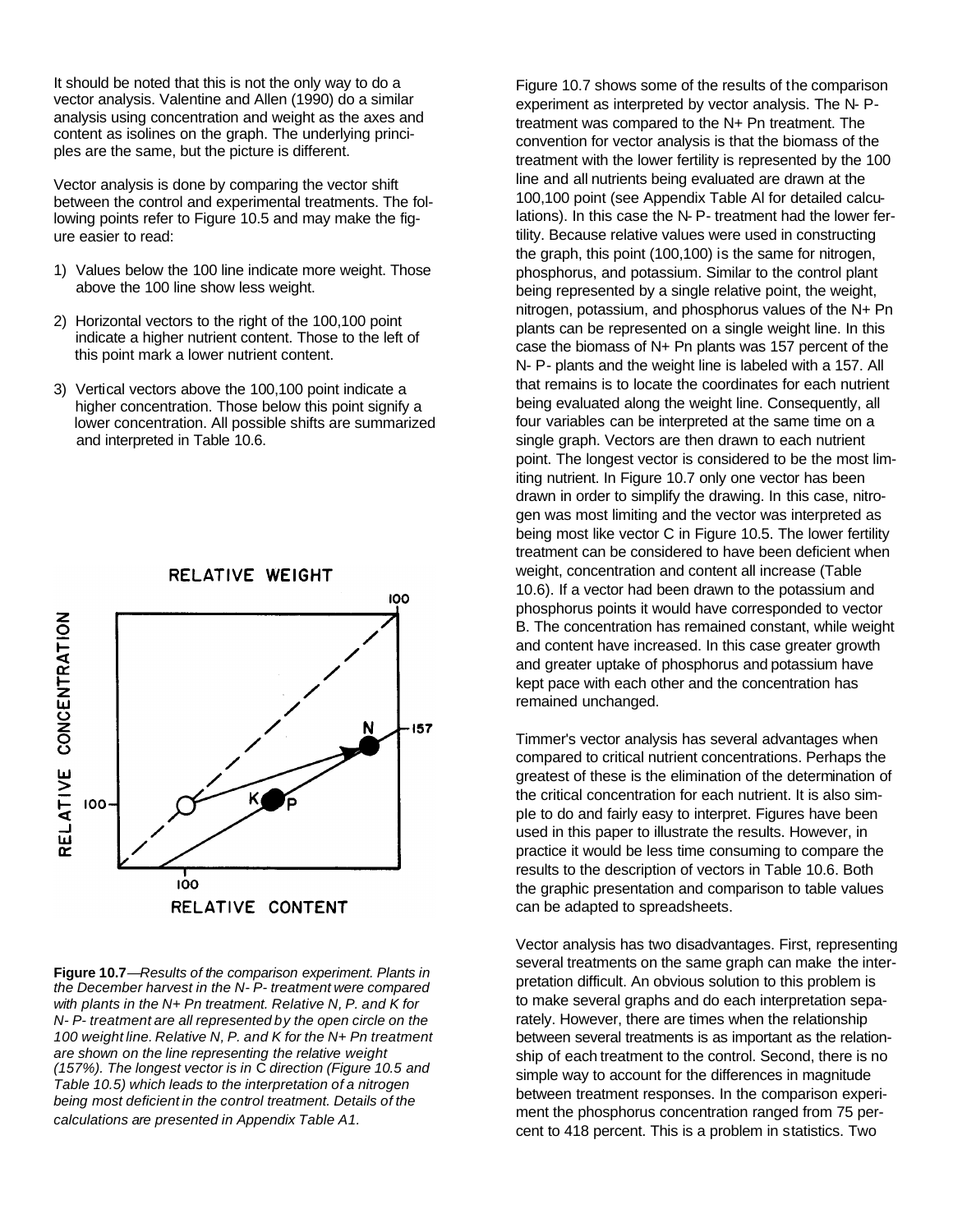**Table 10.7**—*Results of the comparison experiment. Values given are relative to the N- P- treatment. Least significant differences (L.S.D.) were done after a two-way analysis of variance was done on the data*

| Treatment |       | Nitrogen | Phosphorus |       | Potassium |       | Weight |
|-----------|-------|----------|------------|-------|-----------|-------|--------|
|           | Conc. | Cont.    | Conc.      | Cont. | Conc.     | Cont. |        |
| N P       | 100   | 100      | 100        | 100   | 100       | 100   | 100    |
| N-Pn      | 118   | 111      | 216        | 204   | 111       | 106   | 92     |
| N P+      | 111   | 99       | 418        | 366   | 122       | 107   | 93     |
|           |       |          |            |       |           |       |        |
| Nn P-     | 155   | 189      | 80         | 96    | 106       | 128   | 111    |
| Nn Pn     | 141   | 184      | 138        | 178   | 96        | 124   | 109    |
| $NnP+$    | 130   | 226      | 227        | 399   | 98        | 168   | 138    |
|           |       |          |            |       |           |       |        |
| N+ P-     | 218   | 298      | 75         | 96    | 97        | 129   | 117    |
| N+ Pn     | 147   | 311      | 111        | 223   | 103       | 217   | 157    |
| $N+P+$    | 139   | 256      | 225        | 406   | 120       | 216   | 146    |
|           |       |          |            |       |           |       |        |
| L.S.D.    | 19    | 42       | 33         | 55    | 14        | 35    | 21     |

**Table 10.8**—*Results of the comparison experiment. The N- Ptreatment was used as control. A zero in the table indicates the value was not statistically different from the control treatment. A plus means the value is statistically larger.*

| Treatment | Nitrogen  |           |           | Phosphorus |           | Potassium | Weight |
|-----------|-----------|-----------|-----------|------------|-----------|-----------|--------|
|           | Conc.     | Cont.     | Conc.     | Cont.      | Conc.     | Cont.     |        |
| $N - P$   | 100       | 100       | 100       | 100        | 100       | 100       | 100    |
| $N$ - Pn  | 0         | 0         | ÷         | $\ddot{}$  | 0         | 0         | 0      |
| $N - P +$ | 0         | 0         | $\ddot{}$ | $\ddot{}$  | $\ddot{}$ | 0         | 0      |
|           |           |           |           |            |           |           |        |
| NnP       | ÷         | ÷         | 0         | 0          | 0         | 0         | 0      |
| Nn Pn     | $\ddot{}$ | $\ddot{}$ | $\ddot{}$ | $\ddot{}$  | 0         | 0         | 0      |
| $NnP+$    | ÷         | ÷         | ÷         | $\ddot{}$  | 0         | $\ddot{}$ | ٠      |
|           |           |           |           |            |           |           |        |
| $N + P$   | ÷         | ÷         | 0         | 0          | 0         | 0         | 0      |
| N+ Pn     | ÷         | $\ddot{}$ | 0         | $\ddot{}$  | 0         | +         | ٠      |
| $N+P+$    |           |           |           |            |           |           | +      |

values may be mathematically different, but statistically equal. This problem can be solved by subjecting the data to either a t-test or an analysis of variance before interpreting the vectors. Any means that were statistically equal would either not be used in the vector analysis or would mean no difference between treatments. Adding the statistical analysis adds complexity to the results. Tables 10.8 and 10.9 show the results of the comparison experiment after a statistical analysis. Some of the treatments have given clear, unambiguous results. Many have not. Unfortunately, doing the interpretation without statistically separating the means leads to even more questionable results. For example, in the N- Pn treatment, there

**Table 10.9**—*Results of the comparison experiment. The N- Ptreatment was used as control. The vector letter refers to those listed in Figure 10.5 and Table 10.5. A zero indicates the treatment was not statistically different from control. A letter within parentheses indicates two of the variables were statistically different but the third was not*

| Treatment | Nitrogen | <u>Phosphorus</u> | Potassium |
|-----------|----------|-------------------|-----------|
| N-P-      | control  | control           | control   |
| N-Pn      | 0        | (C)               | 0         |
| $N - P +$ | 0        | (C)               | 0         |
| Nn P-     | (C)      | 0                 | 0         |
| Nn Pn     | (C)      | (C)               | 0         |
| $NnP+$    | C        | C                 | в         |
| $N + P -$ | (C)      | 0                 | 0         |
| $N+Pn$    | C        | (A)               | (A)       |
| $N+P+$    | C        | C                 | C         |

was an increase in the concentration and content of N, P, K, and a decrease in weight (Table 10.7). This is interpreted as Vector E; adding phosphorus has caused toxicity. However, only the phosphorus values were statistically different from the N- P- means. This could be interpreted as nothing happened to the nitrogen content when phosphorus was added.

There is a practical solution to this problem; recognition of the fact that interpretation is never absolute. Simple statistics need to be used with this procedure and followed by a careful, reasoned interpretation of what happened to the plants. It is worth remembering the advantages of this method before dwelling on what may seem to be sizable problems. Critical concentrations do not have to be known and the results of the analysis are usually clear when used with statistics.

#### **10.5.3 DRIS**

The diagnosis and recommendation integrated system (DRIS) was conceived by Beaufils in the 1950's (Beaufils 1957). Originally called physiological diagnosis, it has primarily been used on agricultural crops like rubber and maize (Beaufils 1971, Beaufils 1973). Ideally DRIS uses all factors known to contribute to yield. However, DRIS can be effective with just a few factors being evaluated. The more factors that are evaluated the more effective the method becomes. To simplify the discussion, only mineral nutrients will be considered. Factors other than nutrients (e.g., water or light) could be have easily been used in DRIS. Several reviews of the DRIS method are available (Sumner 1978, Sumner 1982, Sumner and Farina 1986, Walworth and Sumner 1987, Walworth and Sumner 1988).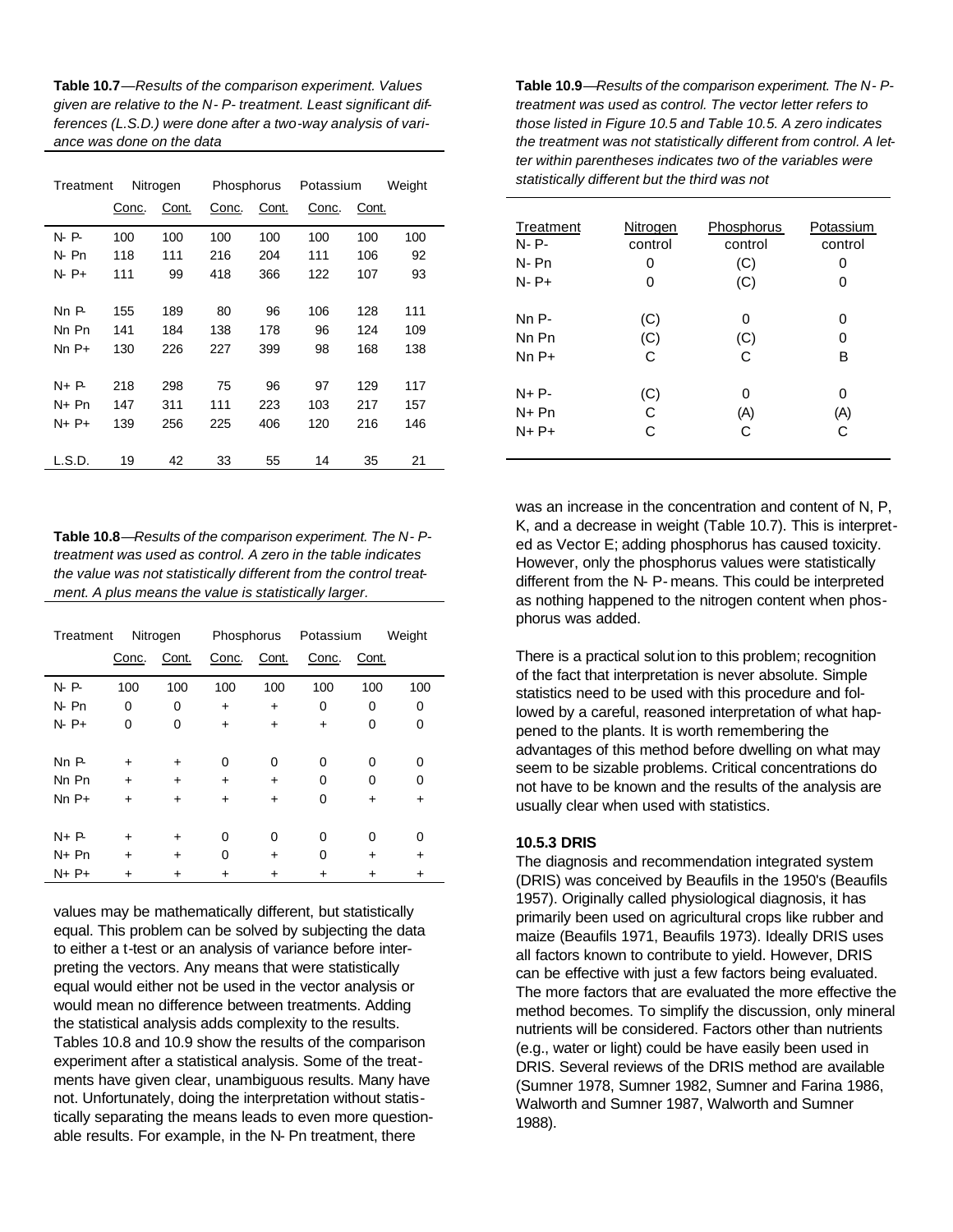One of the fundamental principles behind DRIS is the evaluation of nutrient ratios. It is important that it be clear these ratios are not physiologically based. While there are physiologically important ratios (like calcium/potassium), DRIS ratios have no physiological base. This particular section is long and is divided into three subsections. First is a general introduction to the DRIS system and some of the underlying principles. Next is a subsection that deals with the calculation and application of DRIS indices and functions. This part may seem mathematically complex. However, these indices become less complex when a personal computer and a spreadsheet are used to do the arithmetic. Finally, a graphic method using DRIS charts is presented.

#### **10.5.3.1 Introduction and principles of DRIS**

One of the fundamental problems with nutrient analysis is a lack of a consistent correlation between nutrient content and yield. A re- examination of Figure 10.4 shows that the observations with the largest and smallest yields had the same nitrogen concentration. Surely this has a simple explanation. Most likely the small plant was deficient in another element, or had a disease, or damaged roots, or any one of number of possible problems. While all this may be true, they still had the same nitrogen concentration. Figure 10.8 is an illustration of what any nutrient



**Figure 10.8—***Venn diagram illustrating the relationship between optimum yield and nutrient concentration. Arrows point to minimum yield for nitrogen, phosphorus, and potassium. Maximum yield is in the middle of the N* + *K+ P area on the diagram. As more nutrients are present in optimum quantity, the yield is increased.*

analysis needs to accomplish. In this diagram the lowest yield is at the outside rim of the circle (arrow) and the greatest yield is in the middle at the intersection of the three circles. Yield can go from large to small when the level of any single nutrient is optimum. Two things happen when two nutrients are at optimum levels. First, yield is somewhat higher (intersection of two circles, like P + K). Second, the range of nutrient concentrations is smaller. Ultimately, when all three nutrients are optimum, the yield is maximized and falls within the  $N + K + P$  area of the figure. This is a restatement of the principle shown in Figure 10.3; the more nutrients that are optimum the greater the yield. DRIS is based on simultaneous analysis of several nutrients. At least three nutrients must be used for DRIS to work.

#### **10.5.3.2 Calculationand application of DRIS indices**

The DRIS system is based on a comparison between a high yielding population called the norm (control) and an experimental group. Figure 10.9 shows a cutoff between culls and usable plants which would in practice be determined by experience. This is nothing new to nursery managers. A cutoff like this is used every year when a forester asks for a minimum caliper or height. If a full range of heights were evaluated, a full range of nitrogen values would be found. Three facts can be seen in this illustration:

1) The tallest trees have to have close to the optimum amount of nitrogen. These trees do not have high or low levels of nitrogen (trees in the shaded areas).



**Figure 10.9***—Representation of how DRIS norms are derived. The usable/cull cutoff is determined by experience or prescription. Based solely on nitrogen content, plants in the unshaded area cannot be determined to be usable or cull. Plants in the tail areas of the curve represent those that are definitely culls by virtue of nitrogen contentbeing too high (toxicity) or too low (deficiency).*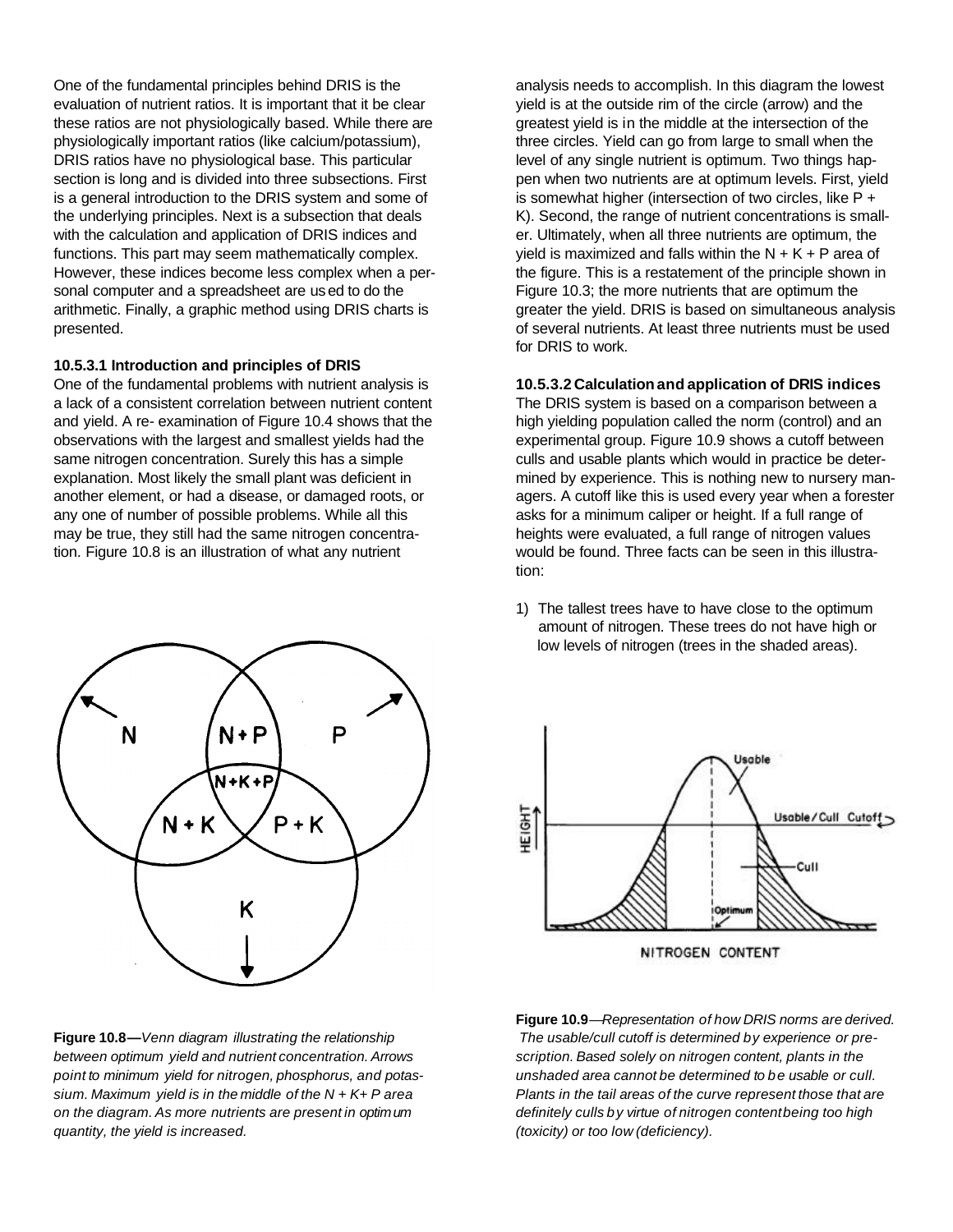- 2) Short trees can also have the optimum amount of nitrogen because some other unknown factor has influenced growth. These trees can have high and low levels of nitrogen.
- 3) The plants in the tails of the curve (shaded area) can be eliminated solely on the basis of nitrogen being too low or too high. For each seedling represented by this illus tration there were two values: nitrogen content and height. A normal curve-results from a plot of these values if the sample size was large enough. It would be possible to treat the data as coming from two pop ulations by culling the curve in half at the usable/cull cutoff. Only the mean and variance for the usable group will be used in the calculation of the DRIS norm.

If the analysis were expanded to include phosphorus and potassium, there would be four values for each seedling (height, nitrogen, potassium, and phosphorus). As a first step in the application of the DRIS system the seedlings in the comparison or experimental group will be compared to the norm or control group. Rather than use N percent or P percent, DRIS uses the ratio of each pair of nutrients. Ratios such as N/P*,* P/K, etc., are calculated and their variances determined. Any one pair of nutrients such as nitrogen and phosphorus could be expressed in three different ways (N/P, P/N, or P times N). Which of the three expres sions used is based on the ratio of the variances of between plants from the norm or high yielding sample to the experimental plants. The variance ratio calculation is done for each different expression of the ratio (Appendix Table A3). The expression with the highest variance is used in further calculations. This procedure gives greater separation between norm and treatment groups. In the case of the comparison experiment N/P had a ratio of 6.23, P/N was 3.24, and N\*P was 0.20. Therefore, the ratio of N/P was chosen to be used in the analysis. Similarly K/N and K/P were picked for further use.

(NOTE: Throughout this section each step will be highlighted and numbered so that the process can be repeated without reviewing the text explanation. Detailed calculations are provided in Appendix Tables A2, A3, A4, and A5 at the end of the chapter.)

#### **STEP 1: Establish the norm (control). Ideally thiswill be the best plant. It is recognized thatbest isa subjective term. In thisexperiment the NnPn treatmentswere chosen as the norm.**

There are two ways to approach the DRIS norm. The ideal is to establish a norm for the species that is applicable in most situations. This approach requires a considerable amount of time and effort. However, once established this type of norm is very useful. A more short-term approach can be used. In this case one group of plants is simply assumed to be the norm. Remember the DRIS process is

relative and the goal is to compare two or more treatments to each other. Once this concept is accepted, the relatively uncomfortable idea of it not being important which group is the norm (or control) becomes more palatable.

**STEP 2**: **Calculate the variance ratio for each possible expression for each nutrient pair (N/P, P/N, P\*N) (Appendix Tables A2 and A3).**

#### **STEP 3: Divide the variance of the comparison group (in this case N- P-) by the variance of the norm group. Determine which expression has the highest variance ratio (Appendix Table A3).**

The determination of the expression form, variance ratios, and development of norms is the starting point for the calculation of DRIS indices. The expression with the highest variance ratio is used in the calculation of DRIS indices.

#### **STEP 4: Determine DRIS functions using the function formula.**

The first step in calculating the indices is the determination of the DRIS function for each pair of elements in the experiment. The mean of the ratio is used, not the variance. In the following equations the cv is the coefficient of variation for the norm (usable) population, n/p is the ratio of nitrogen to phosphorus for the norm population, and N/P is the ratio of nitrogen to phosphorus for the comparison population.

| $f(N/P) = N/P$ - |     | 1.         | 1000              | when $N/P > n/p$ |
|------------------|-----|------------|-------------------|------------------|
|                  | n/p |            | CV                |                  |
| $f(n/p) = 1 -$   |     | n/p<br>N/P | 1000<br><b>CV</b> | when $N/P < n/p$ |

#### **STEP 5: Determine the DRIS indicesusing the formulas.**

The functions are combined in equations to used to calculate the indices. Indices for nitrogen, phosphorus, and potassium were needed for the comparison experiment.

$$
N \text{ index} = \frac{f(N/P) - f(K/N)}{2}
$$

 $P$  index  $=$ 

 $f(N/P) - f(K/P)$ 

$$
f(K/N) + f(K/P)
$$
  
K index = 2

In general, the indices can be determined for as many elements as were evaluated in the experiment. The DRIS functions are added and divided by the number of comparisons. The sign is minus if the element being evaluated appears in the denominator of the function and positive if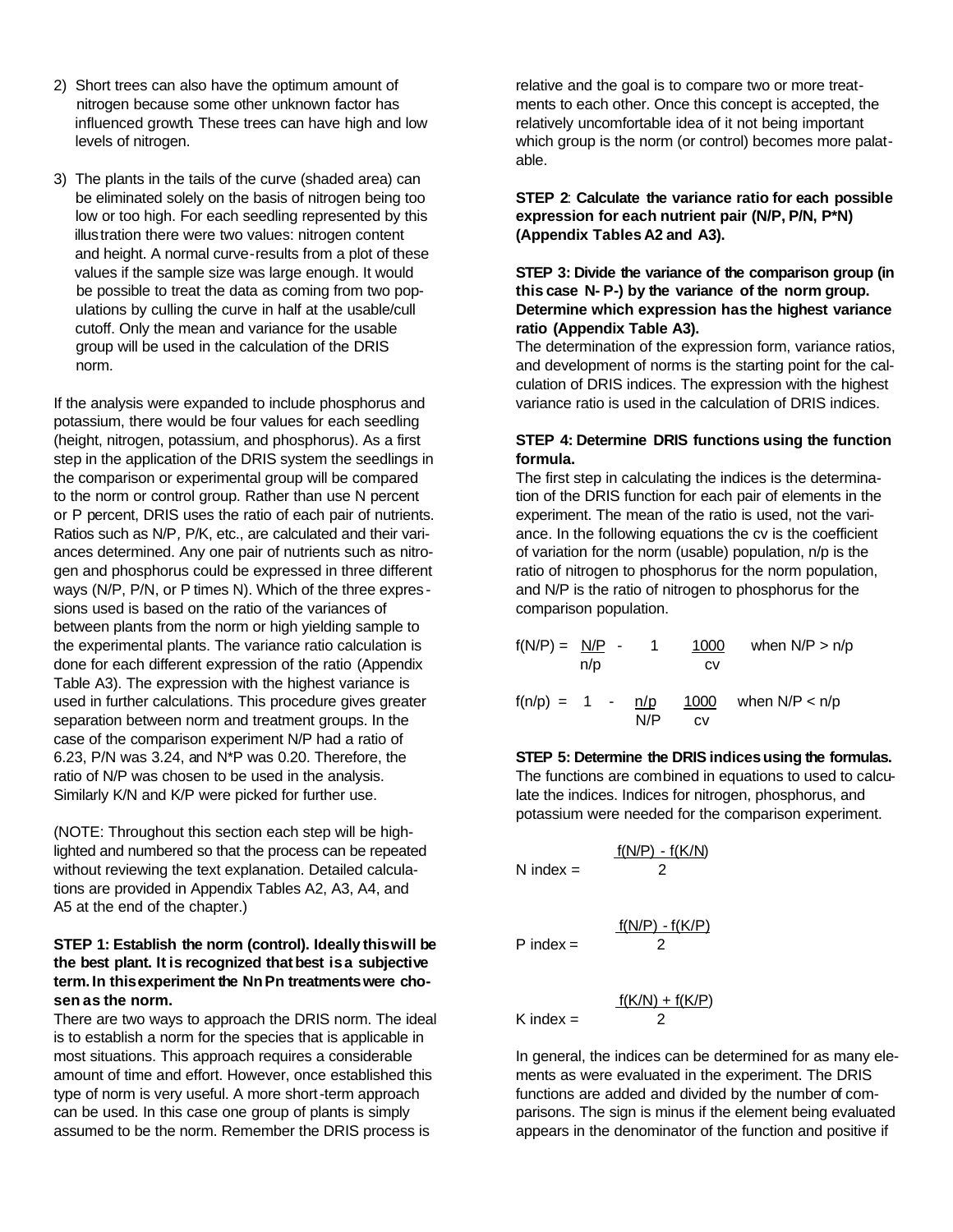it is in the numerator. So N/P is positive in the N index, but is negative in the P index. The only unusual circumstance arises when the product (N\*P) is used instead of some form of division (N/P). In this case the 1/P is redefined as a new element arbitrarily designated as Q. Then N\*P = N/Q and the calculations are done as described above. When the Q index is determined the sign is changed and it becomes the P index. DRIS indices are unitless and represent relative abundance of nutrients in the plant.

#### **STEP 6: Evaluate the indices.**

An interesting extension of the method allows a comparison between mineral nutrients and the amount of C, H, and O that have been accumulated (Walworth and Sumner 1988). The authors caution this idea needs further support from experimental data. The concept is the relationship between dry matter and mineral nutrients is what defines deficiency. If there is too little nitrogen relative to the amount of tissue produced, then nitrogen would be considered deficient. The three expressions to be evaluated are nutrient divided by dry matter ( $N/DM = N\%$ ), dry matter divided by nutrient *(*DM/N = 1/N%), and nutrient times dry matter (N\*DM). DRIS indices are then calculated and placed in ascending order. Any nutrient index that has a more negative value than the dry matter index is considered deficient.

Results of the comparison experiment are shown is Table 10.10 and summarized in Tables 10.11 and 10.12. All nutrients with a DRIS index lower than dry matter were considered deficient. In the N- P- treatment, both nitrogen and phosphorus were deficient. Adding phosphorus in the N- Pn and N- P+ treatments left only nitrogen deficient. In the N+ P- and N+ Pn treatments only phosphorus was deficient. Similar evaluations can be made for the other treatments. A close examination of Table 10.10 shows that as a deficiency is removed the index values become more positive. Thus the DRIS index is an indicator of the magnitude of the deficiency. For example, the phosphorus values for the N- P-, N- Pn, N- P+ treatments were -13, 27, and 92. When these values were used in a simple linear regression with the amount of phosphorus supplied in each treatment ( $P - = 1.1$ ,  $Pn = 3.25$ ,  $P + = 9.75$ , Table 10.3), the  $r^2$  value was 0.98. Similar values for the coefficient of determination can be obtained by using data from the literature. Table 10.3 in van den Driessche's (1989) paper on nutrient deficiency lists values for plant N percent, P percent, K percent, dry weight, and level of nutrient supplied (among other things). Because variance was not listed, an arbitrary coefficient of variation of 20 percent was used in the calculation of DRIS indices. When the resulting indices were correlated to the amount of nutrient supplied, the  $r^2$  values were 0.98 for nitrogen, 0.87 for phosphorus, and 1.00 for potassium.

Like many procedures, the advantages and disadvantages of the DRIS method are reflections of one another. The advantages are the results are easy to interpret, variation within the sample is considered, and the results are quantitative. The disadvantages are the amount of calculation required, larger sample sizes are needed, and the calibration of the norm or control group.

DRIS indices are easy to interpret. This is particularly true when the dry matter index is included. More deficient nutrients have a larger, more negative index. Including the variance in the calculation of a DRIS index helps solve the problem of what is statistically valid.

Unlike other methods the results are quantitative and related to the relative abundance of the nutrient in the tissue. This holds true until the nutrient reaches the luxury consumption range. In the comparison experiment the nitrogen levels (N-, Nn and N+) and DRIS indices were compared within each phosphorus treatment. Within the  $P$ - treatment the  $r^2$  value for nitrogen level and DRIS index was 0.91. As nitrogen level increased, the DRIS index became more positive. For nitrogen levels within the Pn treatment the  $r^2$  value was 0.67 and was 0.52 for the P+ treatment. The indices showed less change once the plants reached luxury consumption levels of nitrogen. This was most noticeable between the Nn and N+ treatments. A threefold addition of nitrogen did not show a similar change in the DRIS index.

The amount of calculation required may seem the greatest disadvantage. However, the calculations are quick and relatively easy to do using a personal computer and a spreadsheet. Once the spreadsheet is completed, it can be used for other analyses. It is better to do two spreadsheets. One is used for the calculation of the variance for each nutrient expression and one for the calculation of the DRIS indices.

An examination of the DRIS function equations shows that the coefficient of variation is used as a divisor. Because DRIS uses variance in this calculation, larger sample sizes may be required. It is difficult to argue this as a disadvantage. Larger sample sizes virtually always mean more accurate, precise estimates of populations values. From an economic point of view it may be a disadvantage, but from a scientific point of view it is not.

The most frequent criticism of DRIS concerns establishing DRIS norms. From a practical view this is not a problem. DRIS norms can be used as species standards or as a comparison in an experiment. DRIS norms can be established and used as benchmarks against which all other crops of the same species are evaluated. DRIS norms have been established for many crops, including: maize, soybeans, sorghum, potatoes, wheat, rubber, sugarcane, sunflower, alfalfa (Letzsch and Sumner 1983), Populus deltoides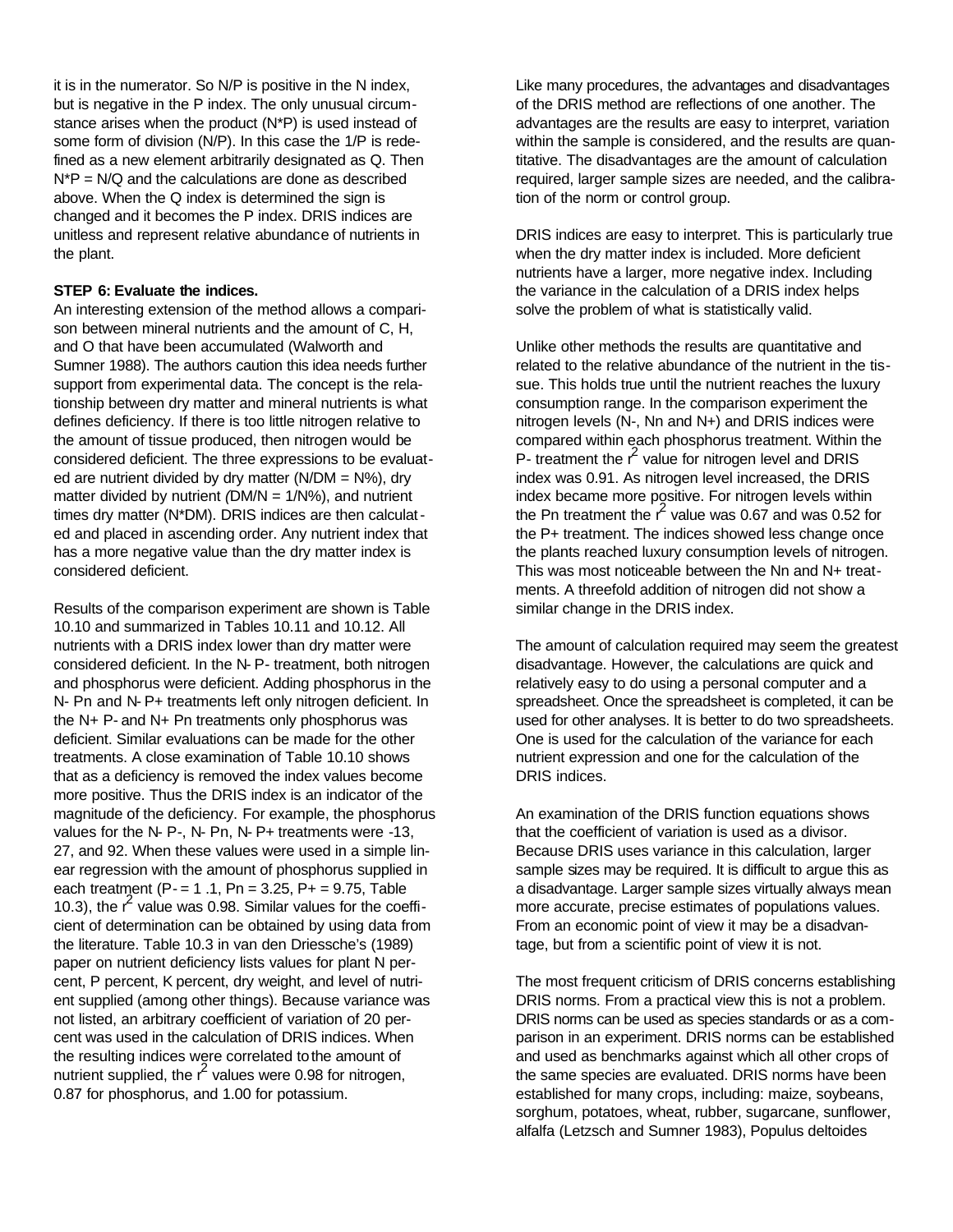**Table 10.10***--Nutrient concentrations, DRIS indices, and yields for the comparison experiment. Nn Pn was arbitrarily chosen as the norm or control treatment. DRIS indices were calculated using the expressions with the highest variance ratios shown in Appendix Table A3.*

|           |         |       |       |      |       | Indices |    |       |
|-----------|---------|-------|-------|------|-------|---------|----|-------|
| Treatment | Tot.DW. | $N\%$ | $P\%$ | K%   | N     | P       | κ  | DМ    |
|           |         |       |       |      |       |         |    |       |
| N P       | 1.57    | 1.14  | 0.09  | 0.78 | $-19$ | -13     | 16 | 16    |
| N- Pn     | 1.44    | 1.34  | 0.20  | 0.86 | -27   | 27      | 6  | -6    |
| N-P+      | 1.45    | 1.27  | 0.38  | 0.94 | -65   | 92      | -1 | -25   |
|           |         |       |       |      |       |         |    |       |
| NnP       | 1.74    | 1.77  | 0.07  | 0.84 | 21    | -44     | 18 | 6     |
| Nn Pn     | 1.71    | 1.61  | 0.13  | 0.75 | 0     | 0       | 0  | 0     |
| $NnP+$    | 2.16    | 1.48  | 0.21  | 0.76 | $-18$ | 30      | -6 | -6    |
|           |         |       |       |      |       |         |    |       |
| $N + P$   | 1.84    | 2.48  | 0.07  | 0.75 | 57    | -56     | 2  | -3    |
| N+ Pn     | 2.46    | 1.68  | 0.10  | 0.80 | 7     | -16     | 7  | 1     |
| N+ P+     | 2.28    | 1.59  | 0.21  | 0.93 | $-16$ | 24      | 7  | $-14$ |
|           |         |       |       |      |       |         |    |       |

**Table 10.11***—Factors evaluated in the comparison experiment listed in ascending order for each treatment. DRIS indices in Table 10.10 were used to determine rankings. Nn Pn was arbitrarily chosen as the norm or control treatment.*

| Treatment | Ranking          |
|-----------|------------------|
| N- P-     | $N < P < DM = K$ |
| N-Pn      | N < DM < K < P   |
| $N - P +$ | N < DM < K < P   |
| Nn P-     | P < DM < K < N   |
| Nn Pn     | CONTROL OR NORM  |
| $NnP+$    | $N < DM = K < P$ |
| $N+P-$    | P < DM < K < N   |
| N+ Pn     | $P < DM < K = N$ |
| $N+P+$    | N < DM < K < P   |

**Table 10.12—***DRIS indices and nutrient ranking for the comparison experiment. In this comparison, the group with the highest total dry weight (N+ Pn) was designated as the norm or control group.*

|           |        | <b>DRIS Indices</b> |     |       |                             |
|-----------|--------|---------------------|-----|-------|-----------------------------|
| Treatment | N      | Ρ                   | Κ   | DΜ    | Ranking                     |
| N- P-     | $-28$  | 8                   | 9   | 12    | N < P < K < DM              |
| N- Pn     | -47    | 68                  | -7  | $-14$ | N < DM < K < P              |
| $N - P +$ | $-110$ | 182                 | -26 | -46   | N < DM < K < P              |
|           |        |                     |     |       |                             |
| Nn P-     | 9      | $-19$               | 8   | 2     | P <dm<k<n< td=""></dm<k<n<> |
| Nn Pn     | -9     | 21                  | -10 | -3    | K <n<dm<p< td=""></n<dm<p<> |
| Nn P+     | -36    | 73                  | -22 | $-15$ | N <k<dm<p< td=""></k<dm<p<> |
|           |        |                     |     |       |                             |
| $N+P-$    | 45     | -35                 | -8  | $-2$  | P < K < DM < N              |
| N+ Pn     | 0      | 0                   | 0   | 0     | CONTROL OR NORM             |
| $N+P+$    | -33    | 61                  | -6  | -21   | N < DM < K < P              |
|           |        |                     |     |       |                             |

(Leech and Kim 1981, Kim and Leech 1986), and *Pinus radiata* (Svenson and Kimberly 1988). Some of these norms have been established using worldwide databanks and are remarkably uniform throughout the world. While the developing this sort of norm is an admirable goal, it is not required for the use of DRIS on a individual nursery basis. However, if the experience gained with other crops is an indication of what could be expected with trees, then the norms could be established fairly quickly.

At the beginning of the comparison experiment it was decided to use the Nn Pn plants as the control or norm. These plants did not produce the greatest dry matter. An examination of the dry weight data in Table 10.10 shows that while Nn Pn treatment averaged 1.71 grams, the N+ Pn treatment averaged 2.46 grams. Table 10.12 was done after the DRIS norm was changed from Nn Pn to N+ Pn. A comparison of the relative rankings of the data in Tables 10.11 and 10.12 shows that very few were altered by this change. None of the changes are substantial enough to have caused a change in the prescription to correct deficiencies. The major change that redesignating the norm group brings about is a comparison of the previous norm group becomes possible (see Nn Pn data in Tables 10.11 and 10.12).

#### **10.5.3.3 Construction and application of DRIS charts**

The mathematical approach in the preceding section is more complicated than many people would like. The DRIS chart is a simpler, less accurate, alternative method that is somewhat easier to develop. This alternative is suc cessful if no more than three or four factors are being evaluated. Beyond that the charts become difficult to read. More than four factors will require the use of DRIS indices.

DRIS charts consist of an axis for each nutrient ratio and two concentric circles (Figure 10.10). The diameter of the inner circle is set at the mean plus and minus 4/3 times the standard deviation of the norm or control group. Likewise the outer circle diameter is mean plus and minus 8/3 standard deviation (Table 10.13). Plants in a treatment are considered to have balanced nutrition if the ratio falls within the inner circle. If the ratio falls between the two circles there is a moderate imbalance and beyond the outer circle is considered to indicate marked imbalance (Walworth and Sumner 1987). When conflicting answers are obtained in two subsections it is considered to indicate a slight to moderate imbalance. By convention only insufficiencies are recorded during the analysis. The rationale for this convention is that in terms of balance, a deficiency in one element corresponds to an excess of the other element in the ratio. A comparison of the N- Ptreatment (Table 10.14) to the graph in Figure 10.10 would be done as follows: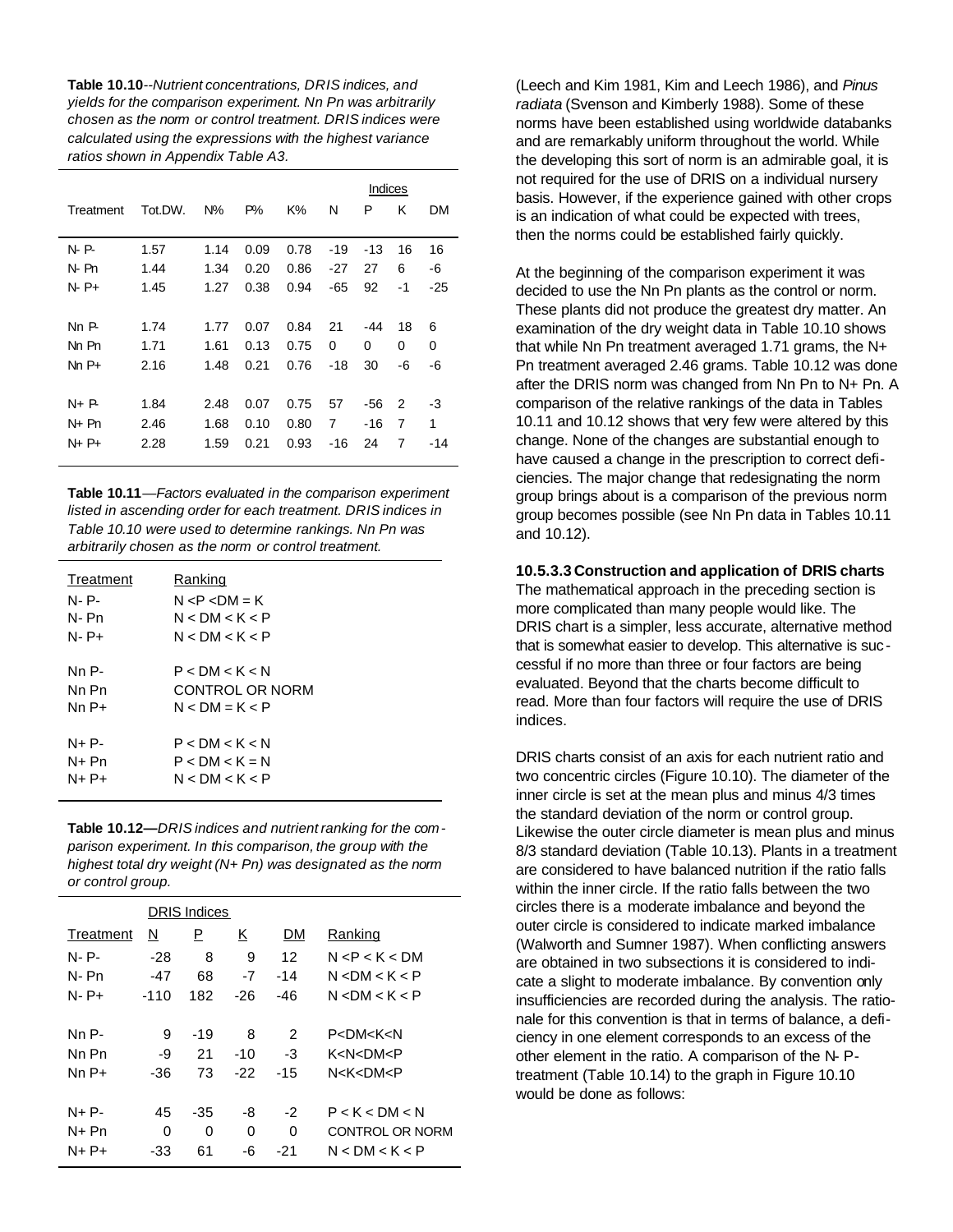- 1) The ratio of N/P was 12.67 which is within the inner  $circle(N \rightarrow P \rightarrow P).$
- 2) K/N was 0.68 which is between the two circles (N  $\searrow$  $K \nearrow$ ).
- 3) For K/P the ratio was 8.67 which is also between the two circles (P  $\triangleleft K$   $\triangleleft$  ). At this point there should be an arrow by each element. If this is not the case, then a horizontal arrow is placed next to the element with out an arrow. At the end of this analysis, the individu al steps are added together. If a horizontal and a diagonal or vertical arrow are shown for a given ele ment, then the horizontal arrow is discarded. If there are two vertical or diagonal arrows, they are retained to indicate greater magnitude. For the above analysis,



**Figure 10.10**—*DRIS chart for qualitative determination of nitrogen, phosphorus and potassium requirements of plants in the comparison experiment (see Table 10.13). Seedlings in the Nn Pn treatment were used as norms. Values for the N/P line as displayed from top to bottom were 18.6, 15.5, 12.4, 9.3, and 6.2. The mean value for the Nn Pn treatment was 12.4. Values greater than 9.3 and less than 15.5 (inner circle) were considered normal. Values less than 9.3 and greater than 6.2, or greater than 15.5 and less than 18.6 (area between the two circles) represented a moderate imbalance in the N/P ratio. Values greater than 18.6 or less than 6.2 represented a marked imbalance in the N/P ratio. Similar interpretations can be done with K/P and K/N. (Adapted from Sumner 1982.)*

N has  $\sqrt{\ }$  arrows, P has  $\rightarrow \sqrt{\ }$  arrows and K has  $\sqrt{\ }$ arrows. The summary statement would be  $N \searrow$ **P** K **A**.

4) The interpretation for this treatment is  $N = P < K$ . Nitrogen and phosphorus are more limiting than potassium.

This does not mean that nitrogen and phosphorus are certain to be deficient. Rather this gives a relative ranking for the nutrients in the study, the answer being that nitrogen and phosphorus are more limiting than is potassium. More extensive discussions on the preparation of DRIS charts can be found in Sumner (1982) and Walworth and Sumner (1987).

DRIS charts have the advantage of being easily prepared and quickly interpreted. There are three disadvantages. If the sample size is small, the standard deviation will tend to be large and most of the values will fall within the inner circle. Although there may be some indication of relative abundance, the information will be less useful than that from the DRIS indices. Second, the method is not quantitative. The rankings are strictly relative and do not indicate more than general magnitude of deficiency.

**Table 10.13***—Means, standard deviations, and circle diameter sizes used to draw DRIS chart using Nn Pn as the control or norm (see Figure 10.10). Circle diameters were set at the mean plus and minus 4/3 standard deviation for the inner circle and mean plus and minus 8/3 standard deviation for the outer circle.*

|       |       |      |      | Inner circle |      | Outer circle |
|-------|-------|------|------|--------------|------|--------------|
| Ratio | Mean  | -S   | ٠    | ۰            |      | ۰            |
| N/P   | 12.38 | 2.33 | 15.5 | 9.3          | 18.6 | 6.2          |
| K/N   | 0.47  | 0.09 | 0.6  | 0.4          | 0.7  | 0.2          |
| K/P   | 5.77  | 1.43 | 77   | 3.9          | 9.6  | 2.0          |

**Table 10.14—***Values for nutrient ratios for each of the treatments in the comparison experiment.*

| Treatment | N/P   | K/N  | K/P   |
|-----------|-------|------|-------|
| N-P-      | 12.67 | 0.68 | 8.67  |
| N-Pn      | 6.70  | 0.64 | 4.30  |
| N-P+      | 3.34  | 0.74 | 2.47  |
|           |       |      |       |
| Nn P-     | 25.29 | 0.48 | 12.00 |
| Nn Pn     | 12.38 | 0.47 | 5.77  |
| Nn P+     | 7.05  | 0.51 | 3.62  |
|           |       |      |       |
| N+ P-     | 35.43 | 0.30 | 10.71 |
| N+ Pn     | 16.80 | 0.48 | 8.00  |
| N+ P+     | 7.57  | 0.59 | 4.43  |
|           |       |      |       |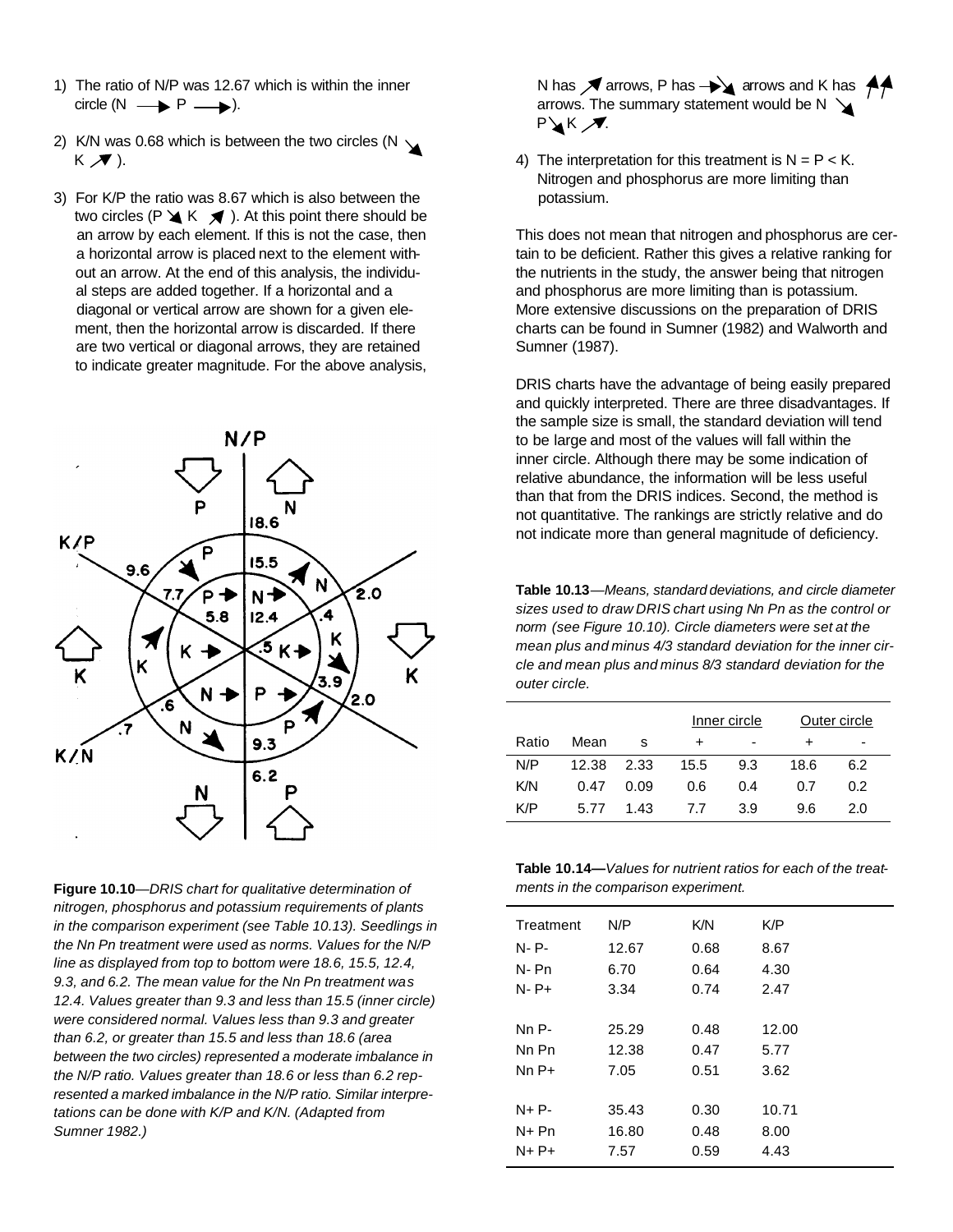In contrast, the absolute size of a DRIS index is a good indication of how abundant or lacking a nutrient is within a given system. Finally, the means and standard deviations still have to be calculated. The hard work has been done. If a spreadsheet is being used to analyze the experiment, then the calculation of the indices is faster than the construction of the DRIS chart.

### **10.6 Conclusions**

Both vector analysis and DRIS are improvements over the use of critical nutrient concentrations. Both simplify the process of gathering and interpreting the information. Either method gives a clear, unambiguous answer to the question, "What is wrong with my trees?" The authors of this paper prefer DRIS because of the more quantitative nature of the information. It is very likely that others will dislike DRIS for exactly the same reason.

The real problem with nutrient analysis has not been brought up and will not (cannot) be answered in this paper. Vector analysis and DRIS both require a control against which other trees can be evaluated. Analysis is a simple problem. The real challenge is in defining the perfect tree which is to serve as the control. Table 10.15 illustrates the problem. This is the result of a DRIS analysis that used the treatment with maximum root growth capacity as the norm. A comparison of Table 10.15 to Tables 10.11 and 10.12 highlights the problem. In Tables 10.11 and 10.12, nitrogen is shown as the most deficient nutrient five out of eight times. In contrast, phosphorus is shown as most deficient five out of eight times in Table 10.15. Note the effect of phosphorus on root growth capacity. Within each nitrogen grouping as phosphorus increases, so does root growth capacity. This would seem to indicate that if the goal is greater root growth, then more phosphorus needs to be added. In contrast, if maximum biomass is the goal, then more nitrogen will be required.

Defining the perfect tree is a rubber cookie question. The perfect tree is conditional. Preparing a tree for some field conditions might require a high root growth capacity, or height, or caliper, or frost tolerance, or—? Most of these goals are conflicting. The nutrient prescription for one goal will not meet another goal. Furthermore, the prescription will differ by nursery and species. It seems likely that the perfect tree will be defined as a combination of goals. The norm against which other trees are compared will reflect this combination. A procedure like DRIS or vector analysis would work as well with an arbitrary tree score. This score might be defined as 40 percent height, 30 percent caliper, 20 percent root growth capacity, and 10 percent frost tolerance. A tree score would be adaptable to different nurseries and field conditions. Using the principles of nutrient analysis can help reach the goals implicit in the definition of the perfect tree.

The authors gratefully acknowledge the contributions of Professors Malcom Sumner and Vic Timmer. Discussions with each person were helpful in understanding methods and principles.

Table 10.1*5—DR IS indices and nutrient ranking for the comparison experiment. The group with the highest root growth capacity (N+ P+) was chosen as the norm or control group. RGC 4 is the root growth capacity (cm)measured after four weeks growing time.*

| <b>DRIS Indices</b> |                         |       |          |    |                                         |       |
|---------------------|-------------------------|-------|----------|----|-----------------------------------------|-------|
| Treatment           | $\overline{\mathsf{M}}$ | P     | <u>K</u> | DM | Ranking                                 | RGC 4 |
| N P                 | -8                      | $-39$ | 17       | 29 | P < N < K < DM                          | 29    |
| N Pn                | $-10$                   | 2     | 1        | 7  | N < K < P < DM                          | 81    |
| N-P+                | $-31$                   | 42    | $-7$     | -4 | N < K < DM < P                          | 95    |
|                     |                         |       |          |    |                                         |       |
| NnP                 | 36                      | $-77$ | 21       | 21 | P < DMLK < N                            | 47    |
| Nn Pn               | 16                      | $-21$ | -8       | 13 | P <k<dm<n< td=""><td>101</td></k<dm<n<> | 101   |
| $NnP+$              | 1                       | 6     | $-14$    | 7  | K <n<p<dm< td=""><td>160</td></n<p<dm<> | 160   |
|                     |                         |       |          |    |                                         |       |
| $N + P$             | 88                      | -96   | -6       | 15 | P <k<dm<n< td=""><td>43</td></k<dm<n<>  | 43    |
| N+ Pn               | 24                      | $-46$ | 5        | 16 | P <k<dm<n< td=""><td>128</td></k<dm<n<> | 128   |
| N+ P+               | 0                       | 0     | 0        | 0  | CONTROL OR NORM                         | 165   |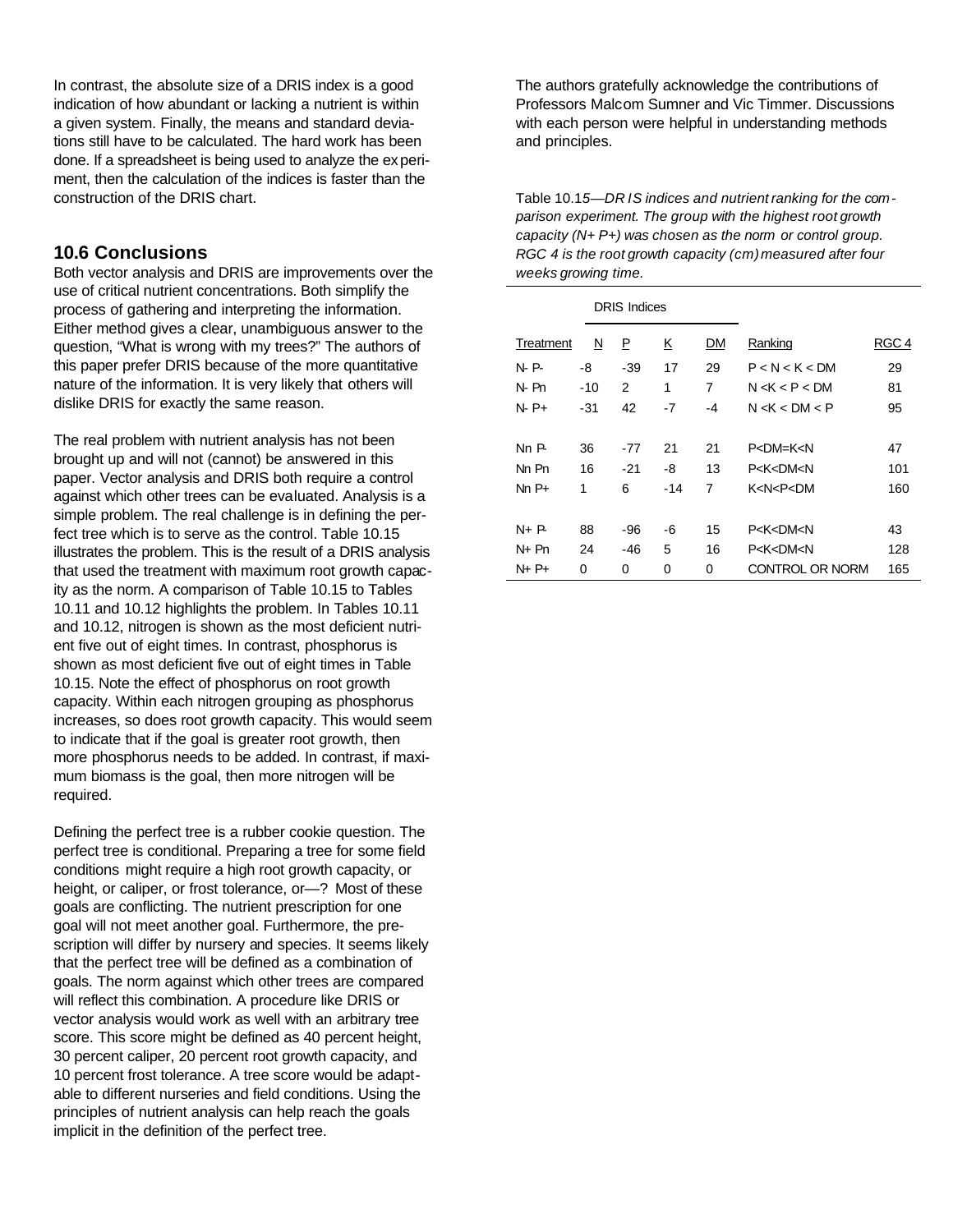**Appendix Table A1**—*Results of the comparison experiment used in the construction of Figure 10.7. Content was determined by evaluating the nitrogen content of the leaves on the plant. Concentration is the percent nutrient contained in all needles. The lower fertility treatment was considered the control and had a relative value of 100 % concentration and 100% content. The relative values for the N+ Pn treatment were calculated by dividing the N+ Pn value by the N-Pvalue and multiplying b y 100. For example, relative N content was 14.93 / 4.80 \* 100 = 311, which means the nitrogen content of the N+ Pn plants was 311 % of N- P- plants. The total dry weight of the N- P-plants was 1.57 g and that of the N+ Pn plants was 2.46. This gives a relative plant weight value of 157 for the N+ Pn treatment (see Figure 10.7)*

|                   | $N-P-$        |         | $N+Pn$        |         |
|-------------------|---------------|---------|---------------|---------|
|                   | Concentration | Content | Concentration | Content |
| Nitrogen          | 1014          | 4.80    | 1.68          | 14.93   |
| Phosphorus        | 0.09          | 0.39    | 0.10          | 0.87    |
| Potassium         | 0.78          | 3.33    | 0.80          | 7.24    |
|                   |               |         |               |         |
| Relative N        | 100           | 100     | 147           | 311     |
| Relative P        | 100           | 100     | 111           | 223     |
| <b>Relative K</b> | 100           | 100     | 103           | 217     |

**Appendix Table A2—**Raw *data, treatmentmeans and* s*tandard deviations (s.d.) for N%, P% and K% from the December harvest of the comparison experiment. Only the N- P- and Nn Pn treatments are listed.*

| N- P- |       |       |       | Nn Pn |       |       |
|-------|-------|-------|-------|-------|-------|-------|
|       | $N\%$ | P%    | K%    | $N\%$ | Р%    | K%    |
|       | 1.11  | 0.10  | 0.67  | 1.55  | 0.10  | 0.75  |
|       | 1.17  | 0.14  | 0.83  | 1.35  | 0.12  | 0.87  |
|       | 1.00  | 0.10  | 0.92  | 1.77  | 0.13  | 0.60  |
|       | 1.00  | 0.11  | 0.64  | 1.35  | 0.09  | 0.75  |
|       | 0.99  | 0.10  | 1.02  | 1.55  | 0.14  | 0.87  |
|       | 0.91  | 0.08  | 0.81  | 1.59  | 0.17  | 0.74  |
|       | 1.24  | 0.08  | 0.63  | 2.01  | 0.17  | 0.85  |
|       | 1.75  | 0.07  | 0.86  | 1.64  | 0.11  | 0.68  |
|       | 1.06  | 0.05  | 0.67  | 1.73  | 0.13  | 0.67  |
|       | 1.20  | 0.08  | 0.71  | 1.53  | 0.09  | 0.69  |
|       |       |       |       |       |       |       |
| mean  | 1.14  | 0.78  | 0.78  | 1.61  | 0.13  | 0.75  |
| s.d.  | 0.238 | 0.025 | 0.133 | 0.197 | 0.029 | 0.092 |

**Appendix Table A3***—Determination of variance ratios for the different ways of expressing DRIS ratios. Data is for the December harvest of the comparison experiment and only the N- P- and Nn Pn treatments have been used. The variance ratio is calculated by squaring the standard deviation (s.d.) for each treatment and then dividing. Expressions with the highest variance ratios are marked with an asterisk. All expressions are in concentration (percent), which are derived by dividing nutrient content by dry weight.*

| <u>Form of</u> | N- P- |             | Nn Pn |             | Variance Ratio |
|----------------|-------|-------------|-------|-------------|----------------|
| expression     | mean  | <u>s.d.</u> | mean  | <u>s.d.</u> | (N-P-)/(Nn Pn) |
| N              | 1.14  | 0.238       | 1.61  | 0.197       | 1.46           |
| 1/N            | 0.88  | 0.148       | 0.62  | 0.076       | $3.79*$        |
| N*DW           | 1.97  | 0.351       | 2.59  | 0.330       | 1.31           |
|                |       |             |       |             |                |
| P              | 0.09  | 0.025       | 0.13  | 0.029       | 0.74           |
| 1/P            | 11.11 | 4.116       | 7.69  | 1.910       | $4.64*$        |
| P*DW           | 0.12  | 0.033       | 0.16  | 0.039       | 0.716          |
|                |       |             |       |             |                |
| K              | 0.78  | 0.133       | 0.75  | 0.092       | 2.09           |
| 1/K            | 1.28  | 0.215       | 1.33  | 0.173       | 1.54           |
| K*DW           | 1.02  | 0.181       | 0.95  | 0.142       | 1.63           |
|                |       |             |       |             |                |
| N/P            | 12.67 | 5.815       | 12.38 | 2.329       | $6.23*$        |
| P/N            | 0.08  | 0.027       | 0.08  | 0.015       | 3.24           |
| NP             | 0.10  | 0.030       | 0.21  | 0.067       | 0.20           |
|                |       |             |       |             |                |
| P/K            | 0.12  | 0.035       | 0.17  | 0.040       | 0.77           |
| K/P            | 8.67  | 2.826       | 5.77  | 1.438       | $3.86*$        |
| <b>PK</b>      | 0.07  | 0.026       | 0.10  | 0.028       | 0.86           |
|                |       |             |       |             |                |
| N/K            | 1.46  | 0.361       | 2.15  | 0.420       | 0.74           |
| K/N            | 0.68  | 0.184       | 0.47  | 0.093       | $3.91*$        |
| <b>NK</b>      | 0.89  | 0.25        | 01.21 | 0.207       | 1.46           |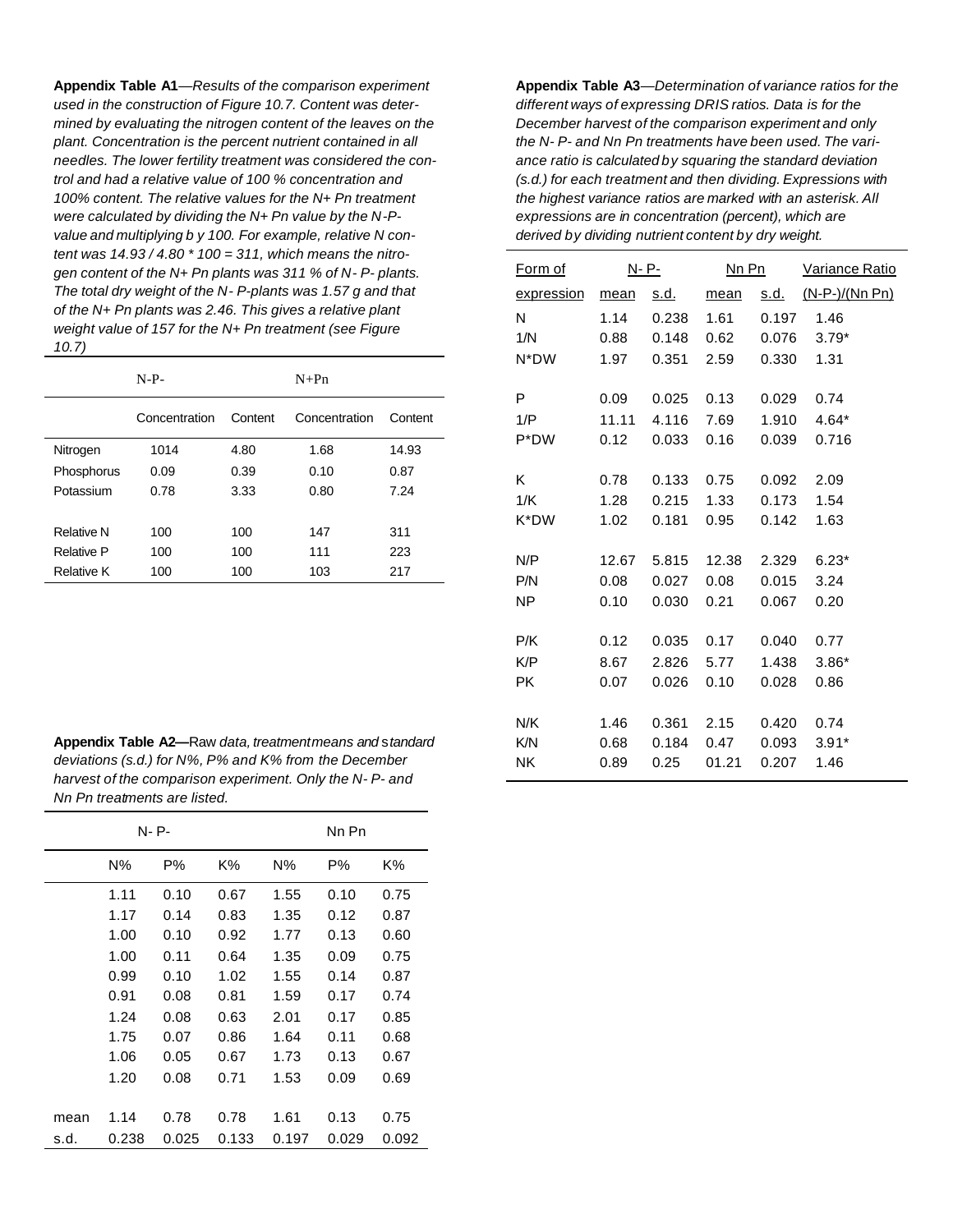**Appendix Table A4***—Calculation of DRIS functions for the comparison experiment. In the following equations, N/P is the* n*itrogen/phosphorus ratio in the N- P- treatment; n/p is the nitrogen/phosphorus ratio in the Nn Pn treatment, and cv is the coefficient of variation for the Nn Pn treatment. By convention, the treatmentbeing used as the DRIS norm (control) is denoted by lowercase letters. The cv was calculated by dividing the standard deviation by the mean and multiplying by 100. Means and standard deviations are from Appendix Table A2.*

DRIS functions are calculated by the formula:

| $f(N/P) = N/P - 1 1000$         |           |                                      |
|---------------------------------|-----------|--------------------------------------|
| n/p                             | CV.       | when N/P is greater than n/p and by: |
|                                 |           |                                      |
| $f(N/P) = 1 - \frac{n}{p} 1000$ |           |                                      |
| N/P                             | <b>CV</b> | when n/p is greater than N/P.        |

Other nutrient ratios are done in the same manner.

 $N/P$  (cv) = 2.329/12.38  $*$  100 = 18.81 K/P (cv) =  $1.438/5.77 * 100 = 24.92$ K/N (cv) =  $0.093/0.47 * 100 = 19.79$  $1/N$  (cv) = 0.076/0.62  $*$  100 = 12.26  $1/P$  (cv) = 1.910/7.69  $*$  100 = 24.84 K (cv) =  $0.092/0.75$  \*  $100 = 12.27$ 

f (N/P) = ((12.67/12.38) -1) \* 1000/18.81 = 1.2 f (K/P) = ((8.67 / 5.77) - 1) \* 1000 / 24.92 = 20.2 f (K/N) = ((0.68 / 0.47) - 1) \* 1000 / 19.79 = 22.6 f  $(1/N) = ((0.88 / 0.62) - 1) * 1000 / 12.26 = 34.2$ f (l/P) = ((11.11 / 7.69)- 1) \* 1000 / 24.84 = 17.9 f (K) =  $((0.78 / 0.75) - 1) * 1000 / 12.27 = 3.3$ 

**Appendix Table A5***—Calculation of DRIS indices for the comparison experiment. A DRIS index is calculated by adding all of the functions that contain the elementbeing evaluated and dividing by the number of functions used. The N index was calculated by adding f (N/P), f (K/N) and f (1/N%) and dividing by 3. By convention, a minus sign is given to the function if the elementbeing evaluated appears in the bottom of the ratio fraction. Values of DRIS functions are from Appendix Table A3.*

| DM index = $\frac{f(1/N\%) + f(1/P\%) - f(K\%)}{=}$ 34.2 + 17.9 - 3.3 = 16 |
|----------------------------------------------------------------------------|
|                                                                            |
|                                                                            |
|                                                                            |

Any element with an index more negative than the Dry Matter (DM) index would be considered to be deficient. In the above comparison (N- P- to Nn Pn), nitrogen was most limiting. Phosphorus was nearly as deficient, while potassium was not limiting.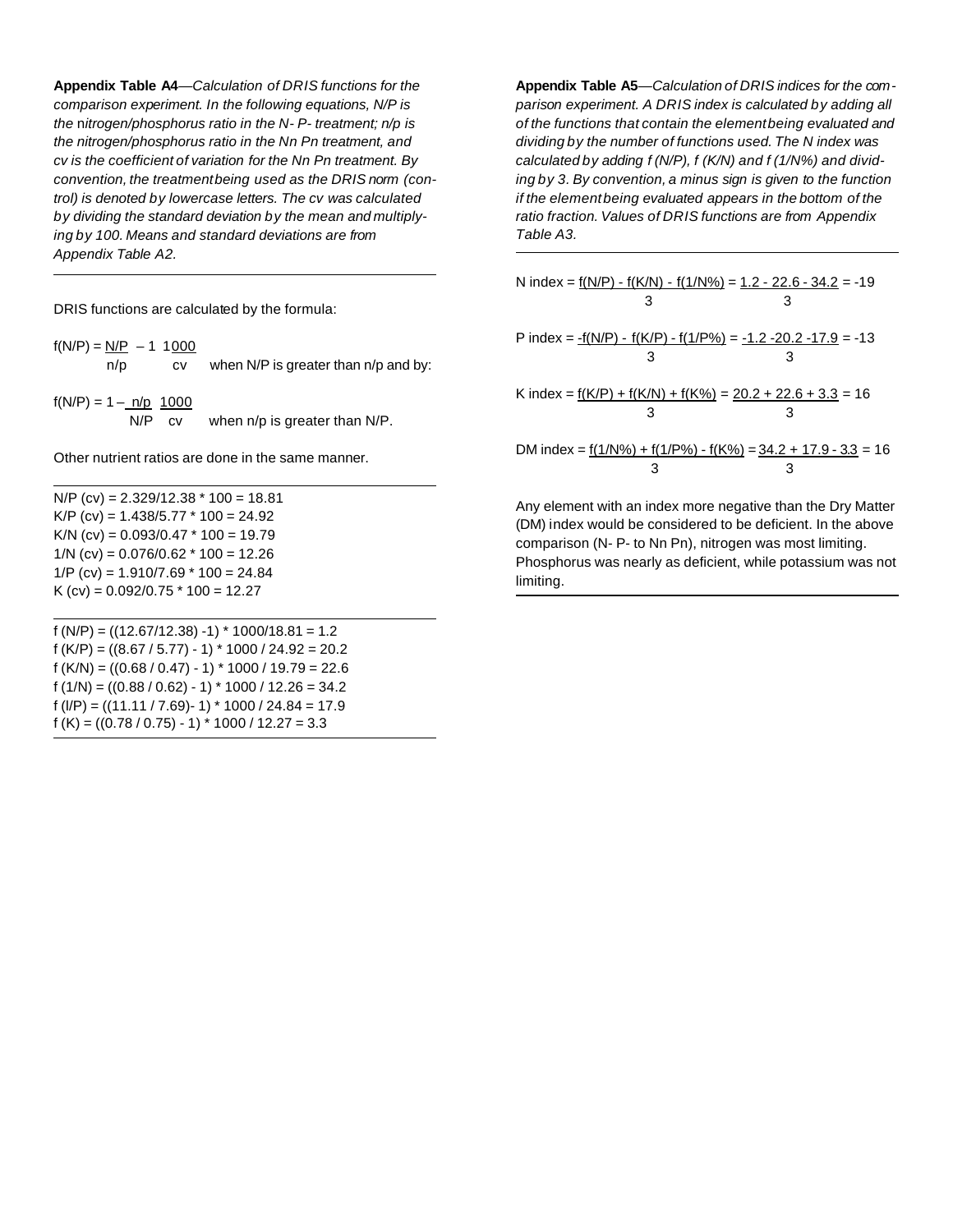## **LITERATURE CITED**

- Allen, S.F. ed. 1974. Chemical analysis of ecological materials. Blackwell, Oxford. 565 p.
- Armson, K.A. 1973. Soil and plant analysis techniques as diagnostic criteria for evaluating fertilizer needs and treatment response. In: Forest Fertilizer Symposium Proc:155-166. USDA For. Serv. Gen. Tech. Rep. NE-3.
- Arnon, D.I.; Stout, P.R. 1939. The essentiality of certain elements in minute quantities for plants with special reference to copper. Plant Physiol. 14:371-375.
- Bates, T.E. 1971. Factors affecting critical nutrient concentrations in plants and their evaluation: a review. Soil Sci. 112:116-130.
- Beaufils, E.R. 1957. Research for rational exploitation of *Heavea brasiliensis* using a physiological diagnosis based on the mineral analysis of various parts of the plant. Fertilite 3:27.
- Beaufils, E.R. 1971. Physiological diagnosis--a guide for improving maize production based on principles developed for rubber trees. J. Fert. Soc. S. Afr. 1:1 - 31.
- Beaufils, E.R. 1973. Diagnosis and recommendation integrated system (DRIS). Soil Sci. Bull. # 1. Univ. of Natal. Peitermaritzburg, S.A.
- Bouma, D. 1983. Diagnosis of mineral deficiencies using plant tests. In: Lauchli, A.; Bieleski, A. eds. Encyclopedia of Plant Physiology, 15A: inorganic Plant Nutrition:120-146. Springer-Verlag, Berlin.
- Dow, A.I.; Roberts, S. 1982. Proposal: critical nutrient ranges for crop diagnosis. Agron. Jour. 74:401-403.
- Epstein, E. 1972. Mineral nutrition of plants: principles and perspectives. Wiley, New York. 412 p.
- Gauch, H.G. 1972. Inorganic plant nutrition. Dowden, Hutchinson and Ross, Stroudsburg, Pennsylvania. 488 p.
- Hall, A.D. 1905. The book of the Rothamsted experiments. Dutton, New York. 294 p.
- Hewitt, E.J.; Smith, T.A. 1974. Plant mineral nutrition. Wiley, New York. 298 p.
- Ingestad, T. 1977. Nitrogen and plant growth; Maximum efficiency of nitrogen fertilizers. Ambio 6:146-151.
- Ingestad, T. 1982. Relative addition rate and external concentration: driving variables used in plant nutrition research. Plant, Cell Environ. 5:443-453.
- Ingestad, T.; Lund, A.B. 1986. Theory and techniques for steady state mineral nutrition and growth of plants. Swedish Jour. For. Res. 1:439-453.
- Khazanie, R. 1990. Elementary statistics in a world of applications. Scott, Foresman and Co., Glenview, Illinois. 716 p.
- Kim, Y.T.; Leech, R.H. 1986. The potential use of DRIS in fertilizing hybrid poplar. Comm. in Soil Sci. Plant Anal. 17:429-438.
- Kramer, P.J.; Kozlowski, T.T. 1979. Physiology of woody plants. Academic Press. New York. 811 p.
- Landis, T.D. et al. 1989. Seedling nutrition and irrigation, Vol. 4, The container Tree Nursery Manual. Agric. Handbk. 674. U.S.D.A., Forest Service, Washington, D.C. 119 p.
- Landis, T.D. 1985. Mineral nutrition as an index of seedling quality. In: Duryea, M.L. ed. Proceedings: evaluating seedling quality: principles, procedures, and predictive abilities of major tests:29-48. October 16-18, 1984. Forest Research Lab, Oregon State University, Corvallis, Oregon.
- Leaf, A.L. 1973. Plant analysis as an aid in fertilizing forests. In: Walsh, L.M.; Beaton, J.D. eds. Soil Testing and Plant Analysis:426-454. Soil Sci. Soc. Am., Madison, Wisconsin.
- Leech, R.H.; Kim, Y.T. 1981. Foliar analysis and DRIS as a guide to fertilizer amendments in poplar plantations. For. Chron. 57:17-21
- Letzsch, W.S.; Sumner, M.E. 1983. Computer program for calculating DRIS indices. Comm. In Soil and Plant Anal. 14:811-815.
- Loneragan, J.F. 1978. Anomalies in the relationship of nutrient concentrations to plant yield. In: Ferguson, A.R. et al. eds. Plant nutrition 1978. DSIR Inf. Ser. 134, Government printer, Wellington.
- Mitscherlich, E.A. 1921. Das wirkungsgesetz der wachs tumfaktoren. Landwirtschaft jahrbuch Bog. 11:15.
- Munson, A.D.; Timmer, V.R. 1989. Site-specific growth and nutrition of planted *Picea marianana* in the Ontario clay belt. I. Early performance. Can. J. For. Res. 19:162-170.
- Munson, A.D.; Timmer, V.R. 1989. Site-specific growth and nutrition of planted *Picea marianana* in the Ontario clay belt. II. Effects of nitrogen fertilizer. Can. J. For. Res. 19:171-178.
- Murison, W.F. 1960. Macronutrient deficiency and its effect on coniferous growth. Ph.D. Thesis. U. British Columbia. 235 p.
- Piper, C.S. 1942. Investigations on copper deficiency in plants. Jour. Agric. Sci. 88:41-47.
- Salisbury, F.B.; Ross, C.W. 1978. Plant Physiology. Second edition. Wadsworth Publishing Company, Inc. Belmont, California. 422 p.
- Samuels, M.L. 1989. Statistics for the life sciences. Dellen Publishing Company, San Francisco. 597 p.
- Steenbjerg, F. 1951. Yield curves and chemical plant analyses. Plant and Soil 3:97-109.
- Sumner, M.E. 1978. A new approach for predicting nutrient needs for increased crop yields. Solutions 22:68- 78.
- Sumner, M.E. 1982. The diagnosis and recommendation integrated system (DRIS). Soil/Plant Analysts Workshop. Council on Soil Testing and Plant Analysis. Anaheim, California.
- Sumner, M.E.; Farina, P.M.W. 1986. Phosphorus interactions with other nutrients and lime in field cropping systems. In: Stewart, B.A. ed. Advances in Soil Science. Vol. Springer-Verlag. New York.